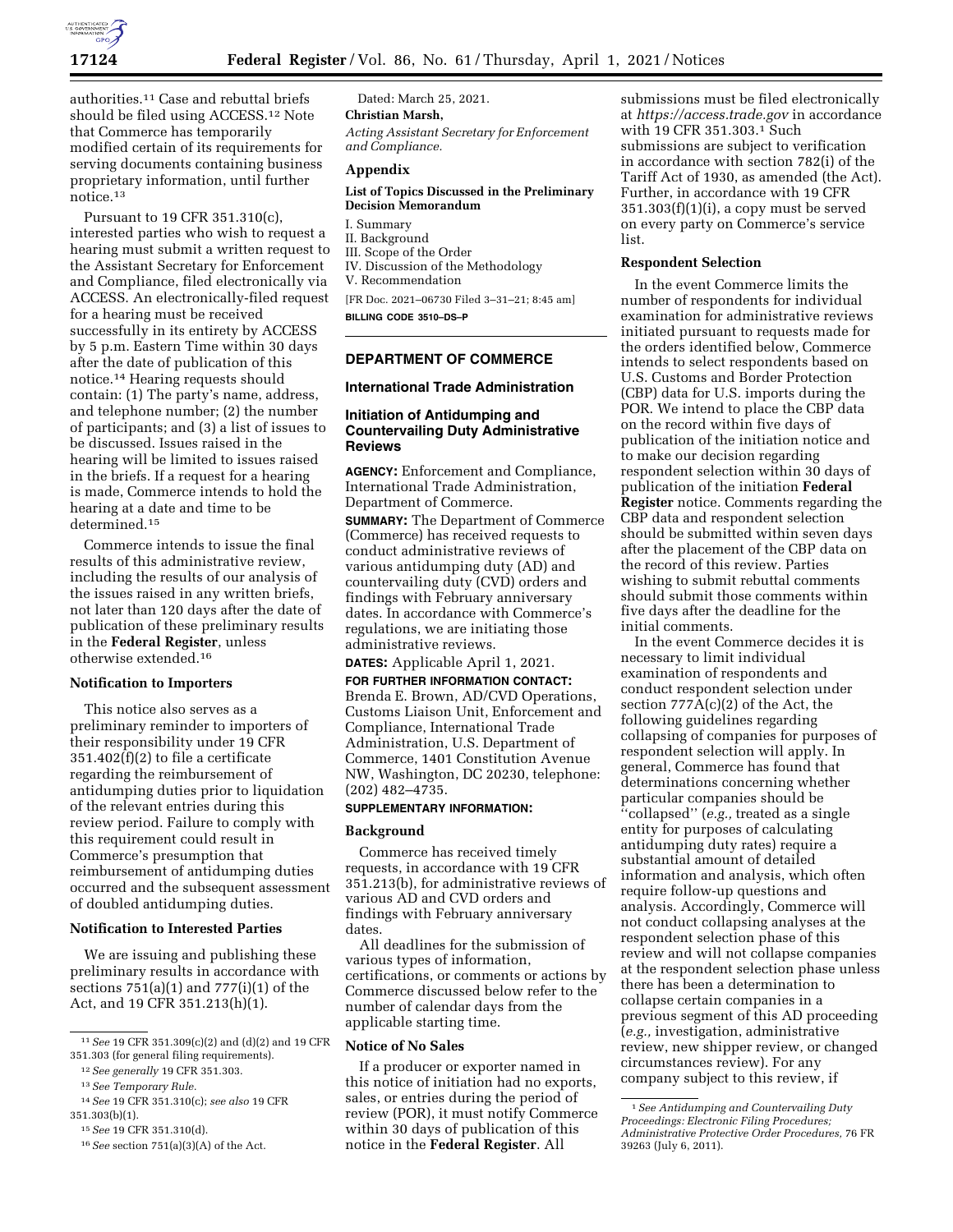Commerce determined, or continued to treat, that company as collapsed with others, Commerce will assume that such companies continue to operate in the same manner and will collapse them for respondent selection purposes. Otherwise, Commerce will not collapse companies for purposes of respondent selection. Parties are requested to; (a) identify which companies subject to review previously were collapsed; and (b) provide a citation to the proceeding in which they were collapsed. Further, if companies are requested to complete the Quantity and Value (Q&V) Questionnaire for purposes of respondent selection, in general, each company must report volume and value data separately for itself. Parties should not include data for any other party, even if they believe they should be treated as a single entity with that other party. If a company was collapsed with another company or companies in the most recently completed segment of this proceeding where Commerce considered collapsing that entity, complete Q&V data for that collapsed entity must be submitted.

# **Deadline for Withdrawal of Request for Administrative Review**

Pursuant to 19 CFR 351.213(d)(1), a party that has requested a review may withdraw that request within 90 days of the date of publication of the notice of initiation of the requested review. The regulation provides that Commerce may extend this time if it is reasonable to do so. Determinations by Commerce to extend the 90-day deadline will be made on a case-by-case basis.

# **Deadline for Particular Market Situation Allegation**

Section 504 of the Trade Preferences Extension Act of 2015 amended the Act by adding the concept of a particular market situation (PMS) for purposes of constructed value under section 773(e) of the Act.2 Section 773(e) of the Act states that ''if a particular market situation exists such that the cost of materials and fabrication or other processing of any kind does not accurately reflect the cost of production in the ordinary course of trade, the administering authority may use another calculation methodology under this subtitle or any other calculation methodology.'' When an interested party submits a PMS allegation pursuant to section 773(e) of the Act, Commerce will respond to such a submission consistent with 19 CFR 351.301 $(c)(2)(v)$ . If Commerce finds that a PMS exists

under section 773(e) of the Act, then it will modify its dumping calculations appropriately.

Neither section 773(e) of the Act nor 19 CFR 351.301(c)(2)(v) set a deadline for the submission of PMS allegations and supporting factual information. However, in order to administer section 773(e) of the Act, Commerce must receive PMS allegations and supporting factual information with enough time to consider the submission. Thus, should an interested party wish to submit a PMS allegation and supporting new factual information pursuant to section 773(e) of the Act, it must do so no later than 20 days after submission of initial responses to section D of the questionnaire.

## **Separate Rates**

In proceedings involving non-market economy (NME) countries, Commerce begins with a rebuttable presumption that all companies within the country are subject to government control and, thus, should be assigned a single antidumping duty deposit rate. It is Commerce's policy to assign all exporters of merchandise subject to an administrative review in an NME country this single rate unless an exporter can demonstrate that it is sufficiently independent so as to be entitled to a separate rate.

To establish whether a firm is sufficiently independent from government control of its export activities to be entitled to a separate rate, Commerce analyzes each entity exporting the subject merchandise. In accordance with the separate rates criteria, Commerce assigns separate rates to companies in NME cases only if respondents can demonstrate the absence of both *de jure* and *de facto*  government control over export activities.

All firms listed below that wish to qualify for separate rate status in the administrative reviews involving NME countries must complete, as appropriate, either a separate rate application or certification, as described below. For these administrative reviews, in order to demonstrate separate rate eligibility, Commerce requires entities for whom a review was requested, that were assigned a separate rate in the most recent segment of this proceeding in which they participated, to certify that they continue to meet the criteria for obtaining a separate rate. The Separate Rate Certification form will be available on Commerce's website at *[https://enforcement.trade.gov/nme/](https://enforcement.trade.gov/nme/nme-sep-rate.html)  [nme-sep-rate.html](https://enforcement.trade.gov/nme/nme-sep-rate.html)* on the date of publication of this **Federal Register**  notice. In responding to the

certification, please follow the ''Instructions for Filing the Certification'' in the Separate Rate Certification. Separate Rate Certifications are due to Commerce no later than 30 calendar days after publication of this **Federal Register**  notice. The deadline and requirement for submitting a Certification applies equally to NME-owned firms, wholly foreign-owned firms, and foreign sellers who purchase and export subject merchandise to the United States.

Entities that currently do not have a separate rate from a completed segment of the proceeding 3 should timely file a Separate Rate Application to demonstrate eligibility for a separate rate in this proceeding. In addition, companies that received a separate rate in a completed segment of the proceeding that have subsequently made changes, including, but not limited to, changes to corporate structure, acquisitions of new companies or facilities, or changes to their official company name,<sup>4</sup> should timely file a Separate Rate Application to demonstrate eligibility for a separate rate in this proceeding. The Separate Rate Application will be available on Commerce's website at *[https://](https://enforcement.trade.gov/nme/nme-sep-rate.html) [enforcement.trade.gov/nme/nme-sep](https://enforcement.trade.gov/nme/nme-sep-rate.html)[rate.html](https://enforcement.trade.gov/nme/nme-sep-rate.html)* on the date of publication of this **Federal Register** notice. In responding to the Separate Rate Application, refer to the instructions contained in the application. Separate Rate Applications are due to Commerce no later than 30 calendar days after publication of this **Federal Register**  notice. The deadline and requirement for submitting a Separate Rate Application applies equally to NMEowned firms, wholly foreign-owned firms, and foreign sellers that purchase and export subject merchandise to the United States.

For exporters and producers who submit a Separate Rate Application or Certification and subsequently are selected as mandatory respondents, these exporters and producers will no longer be eligible for separate rate status unless they respond to all parts of the

<sup>2</sup>*See* Trade Preferences Extension Act of 2015, Public Law 114–27, 129 Stat. 362 (2015).

<sup>3</sup>Such entities include entities that have not participated in the proceeding, entities that were preliminarily granted a separate rate in any currently incomplete segment of the proceeding (*e.g.,* an ongoing administrative review, new shipper review, *etc.*) and entities that lost their separate rate in the most recently completed segment of the proceeding in which they participated.

<sup>4</sup>Only changes to the official company name, rather than trade names, need to be addressed via a Separate Rate Application. Information regarding new trade names may be submitted via a Separate Rate Certification.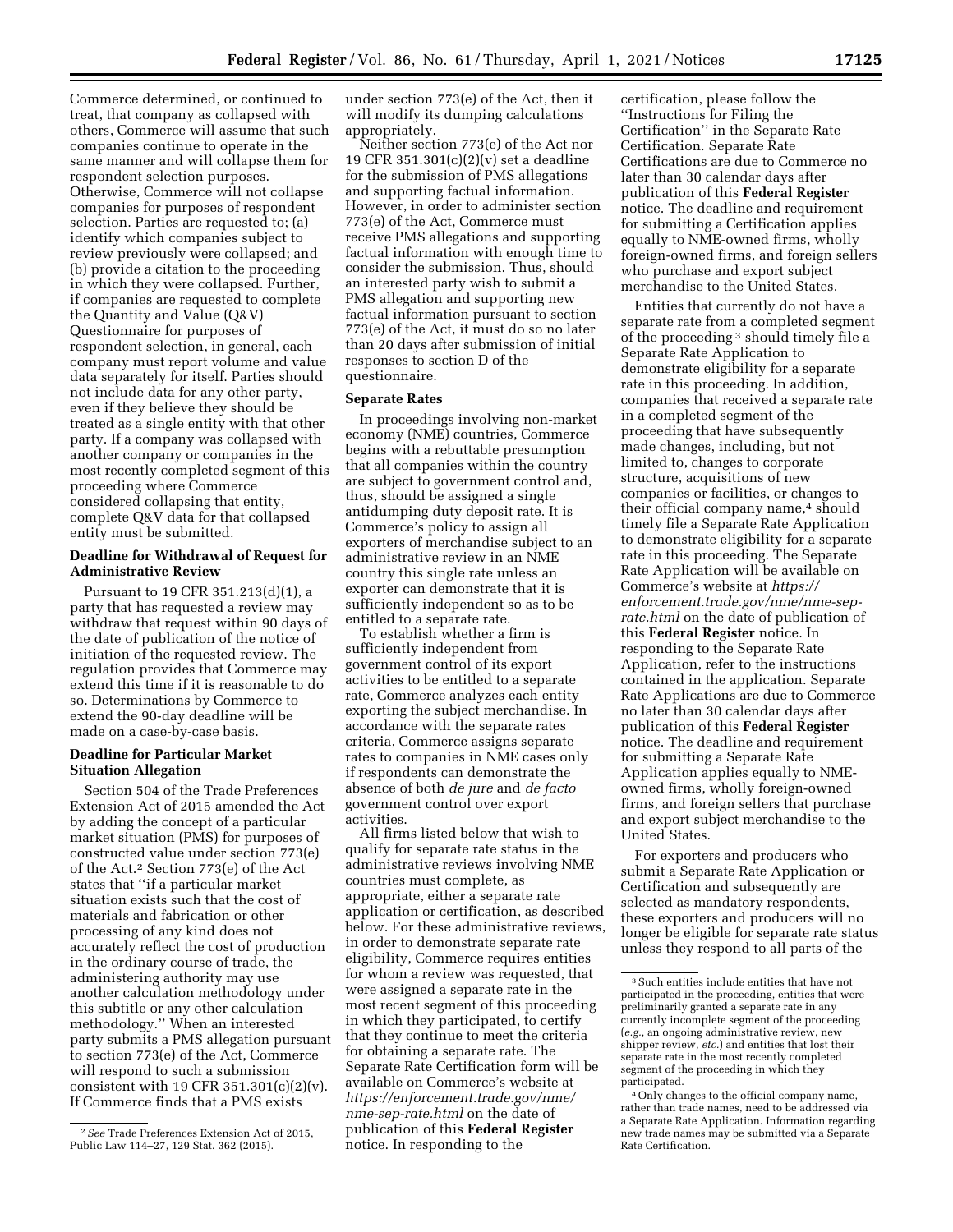questionnaire as mandatory respondents.

# **Initiation of Reviews**

In accordance with 19 CFR 351.221(c)(1)(i), we are initiating administrative reviews of the following AD and CVD orders and findings. We intend to issue the final results of these reviews not later than February 28, 2022.

▀

|                                                                                                               | Period to be reviewed |
|---------------------------------------------------------------------------------------------------------------|-----------------------|
| <b>AD Proceedings</b>                                                                                         |                       |
|                                                                                                               | 2/1/20-1/31/21        |
| <b>Abad Fisheries</b>                                                                                         |                       |
| Accelerated Freeze Drying Co.                                                                                 |                       |
| ADF Foods Ltd.<br>Akshay Food Impex Private Limited                                                           |                       |
| Alashore Marine Exports (P) Ltd.                                                                              |                       |
| Albys Agro Private Limited                                                                                    |                       |
| Al-Hassan Overseas Private Limited                                                                            |                       |
| Allana Frozen Foods Pvt. Ltd.                                                                                 |                       |
| Allanasons Ltd.                                                                                               |                       |
| Alpha Marine                                                                                                  |                       |
| Alps Ice & Cold Storage Private Limited<br>Amarsagar Seafoods Private Limited                                 |                       |
| Amulya Seafoods                                                                                               |                       |
| Ananda Enterprises (India) Private Limited                                                                    |                       |
| Ananda Group (comprised of Ananda Aqua Applications; Ananda Aqua Exports (P) Limited; and Ananda Foods)       |                       |
| Anantha Seafoods Private Limited                                                                              |                       |
| Anjaneya Seafoods                                                                                             |                       |
| Apex Frozen Foods Private Limited<br>Aquatica Frozen Foods Global Pvt. Ltd.                                   |                       |
| Arya Sea Foods Private Limited                                                                                |                       |
| Asvini Agro Exports                                                                                           |                       |
| Asvini Fisheries Ltd/Asvini Fisheries Private Ltd.                                                            |                       |
| Avanti Frozen Foods Private Limited                                                                           |                       |
| Ayshwarya Seafood Private Limited                                                                             |                       |
| <b>B R Traders</b><br><b>Baby Marine Eastern Exports</b>                                                      |                       |
| <b>Baby Marine Exports</b>                                                                                    |                       |
| <b>Baby Marine International</b>                                                                              |                       |
| <b>Baby Marine Sarass</b>                                                                                     |                       |
| <b>Baby Marine Ventures</b>                                                                                   |                       |
| Balasore Marine Exports Private Limited                                                                       |                       |
| BB Estates & Exports Private Limited<br><b>Bell Exim Private Limited</b>                                      |                       |
| <b>Bhatsons Aquatic Products</b>                                                                              |                       |
| <b>Bhavani Seafoods</b>                                                                                       |                       |
| Bijaya Marine Products                                                                                        |                       |
| Blue Fin Frozen Foods Pvt. Ltd.                                                                               |                       |
| Blue Water Foods & Exports P. Ltd.                                                                            |                       |
| Bluepark Seafoods Pvt. Ltd.                                                                                   |                       |
| <b>BMR Exports</b><br><b>BMR Industries Private Limited</b>                                                   |                       |
| B-One Business House Private Limited                                                                          |                       |
| Britto Seafood Exports Pvt Ltd.                                                                               |                       |
| C.P. Aquaculture (India) Pvt. Ltd.                                                                            |                       |
| Calcutta Seafoods Pvt. Ltd./Bay Seafood Pvt. Ltd./Elque & Co.                                                 |                       |
| Canaan Marine Products                                                                                        |                       |
| Capithan Exporting Co.<br>Cargomar Private Limited                                                            |                       |
| Castlerock Fisheries Ltd.                                                                                     |                       |
| Chakri Fisheries Private Limited                                                                              |                       |
| Chemmeens (Regd)                                                                                              |                       |
| Cherukattu Industries (Marine Div)                                                                            |                       |
| Choice Trading Corporation Pvt. Ltd.                                                                          |                       |
| Coastal Aqua Private Limited<br>Coastal Corporation Ltd.                                                      |                       |
| Cochin Frozen Food Exports Pvt. Ltd.                                                                          |                       |
| Continental Fisheries India Private Limited                                                                   |                       |
| <b>Coreline Exports</b>                                                                                       |                       |
| Corlim Marine Exports Pvt. Ltd.                                                                               |                       |
| CPF (India) Private Limited                                                                                   |                       |
| Crystal Sea Foods Private Limited                                                                             |                       |
| Danica Aqua Exports Private Limited<br>Datla Sea Foods                                                        |                       |
| Delsea Exports Pvt. Ltd.                                                                                      |                       |
| Devi Fisheries Group (comprised of Devi Fisheries Limited; Satya Seafoods Private Limited; Usha Seafoods; and |                       |
| Devi Aquatech Private Limited)                                                                                |                       |
|                                                                                                               |                       |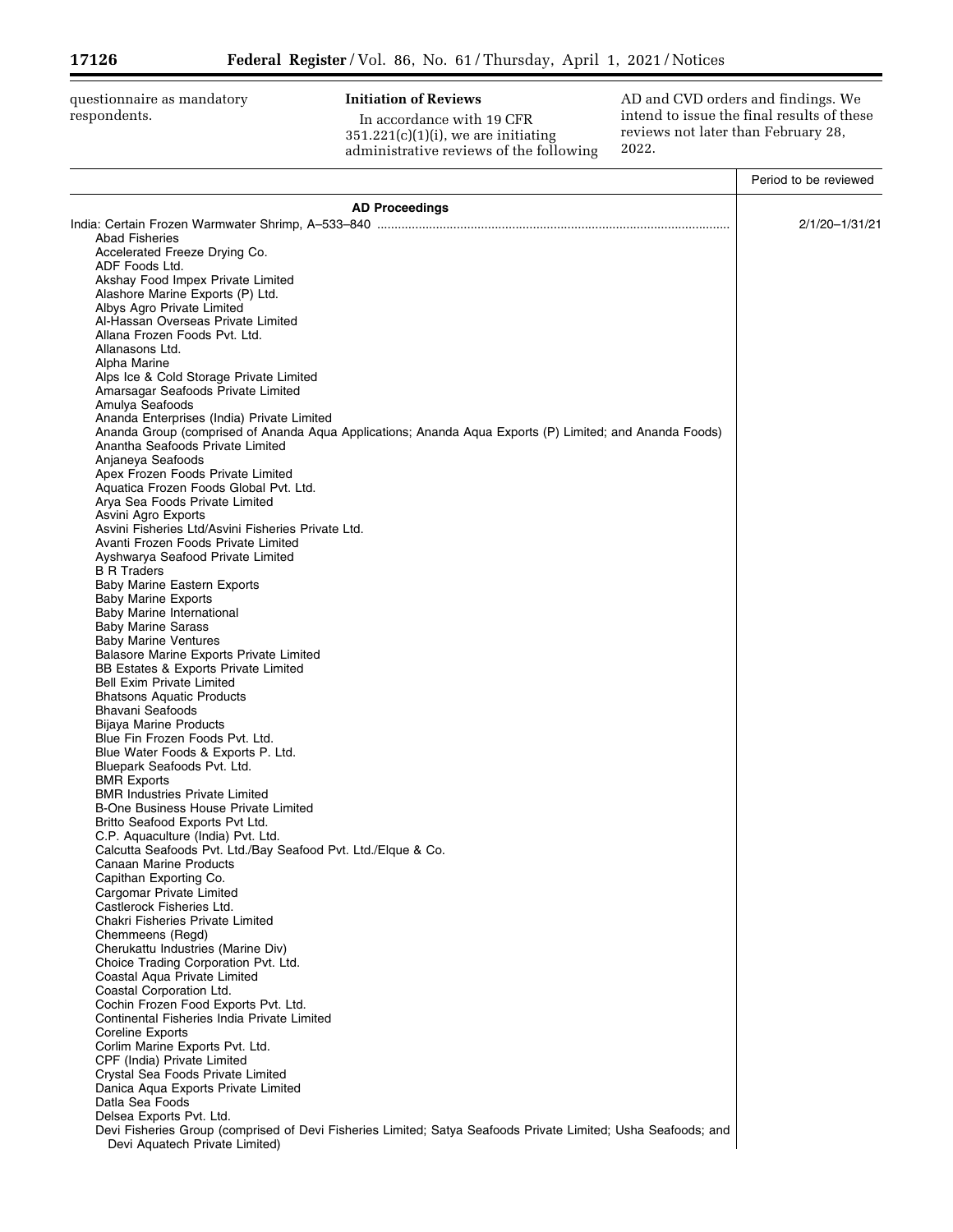|                                                                                                                                                                                                    | Period to be reviewed |
|----------------------------------------------------------------------------------------------------------------------------------------------------------------------------------------------------|-----------------------|
| Devi Sea Foods Limited <sup>5</sup>                                                                                                                                                                |                       |
| Diamond Seafoods Exports/Edhayam Frozen Foods Private Limited/Kadalkanny Frozen Foods/Theva & Com-                                                                                                 |                       |
| pany<br><b>DSF Aquatech Private Limited</b>                                                                                                                                                        |                       |
| Empire Industries Limited                                                                                                                                                                          |                       |
| <b>Entel Food Products Private Limited</b><br><b>Esmario Export Enterprises</b>                                                                                                                    |                       |
| Everblue Sea Foods Private Limited                                                                                                                                                                 |                       |
| Falcon Marine Exports Limited/KR Enterprises                                                                                                                                                       |                       |
| Febin Marine Foods Private Limited                                                                                                                                                                 |                       |
| Fedora Sea Foods Private Limited<br>Five Star Marine Exports Private Limited                                                                                                                       |                       |
| Food Products Pvt., Ltd./Parayil Food Products Private Limited                                                                                                                                     |                       |
| Forstar Frozen Foods Pvt. Ltd.                                                                                                                                                                     |                       |
| Fouress Food Products Private Limited<br>Frontline Exports Pvt. Ltd.                                                                                                                               |                       |
| G A Randerian Ltd.                                                                                                                                                                                 |                       |
| Gadre Marine Exports (AKA Gadre Marine Exports Pvt. Ltd.)                                                                                                                                          |                       |
| Galaxy Maritech Exports P. Ltd.                                                                                                                                                                    |                       |
| Geo Aquatic Products (P) Ltd.<br>Geo Seafoods                                                                                                                                                      |                       |
| Godavari Mega Aqua Food Park Private Limited                                                                                                                                                       |                       |
| Grandtrust Overseas (P) Ltd.                                                                                                                                                                       |                       |
| <b>Growel Processors Private Limited</b><br>GVR Exports Pvt. Ltd.                                                                                                                                  |                       |
| Hari Marine Private Limited                                                                                                                                                                        |                       |
| Haripriya Marine Exports Pvt. Ltd.                                                                                                                                                                 |                       |
| HIC ABF Special Foods Pvt. Ltd.<br>Hiravati Exports Pvt. Ltd.                                                                                                                                      |                       |
| Hiravati International Pvt. Ltd.                                                                                                                                                                   |                       |
| Hiravati Marine Products Private Limited                                                                                                                                                           |                       |
| <b>HMG Industries Ltd.</b><br>HN Indigos Private Limited                                                                                                                                           |                       |
| Hyson Exports Private Limited                                                                                                                                                                      |                       |
| <b>IFB Agro Industries Limited</b>                                                                                                                                                                 |                       |
| <b>Indian Aquatic Products</b>                                                                                                                                                                     |                       |
| Indo Aquatics<br>Indo Fisheries                                                                                                                                                                    |                       |
| Indo French Shellfish Company Private Limited                                                                                                                                                      |                       |
| International Freezefish Exports                                                                                                                                                                   |                       |
| ITC Ltd.<br>Jagadeesh Marine Exports                                                                                                                                                               |                       |
| Jaya Lakshmi Sea Foods Pvt. Ltd.                                                                                                                                                                   |                       |
| <b>Jinny Marine Traders</b>                                                                                                                                                                        |                       |
| K.V. Marine Exports<br>Kalyan Aqua & Marine Exp. India Pvt. Ltd.                                                                                                                                   |                       |
| Karunya Marine Exports Private Limited                                                                                                                                                             |                       |
| Kaushalya Aqua Marine Product Exports Pvt. Ltd.                                                                                                                                                    |                       |
| Kay Kay Exports<br>Kings Marine Products                                                                                                                                                           |                       |
| <b>KNC Agro Limited</b>                                                                                                                                                                            |                       |
| Koluthara Exports Ltd.                                                                                                                                                                             |                       |
| Liberty Group (comprised of Devi Marine Food Exports Private Ltd.; Kader Exports Private Limited; Kader Invest-                                                                                    |                       |
| ment and Trading Company Private Limited; Liberty Frozen Foods Private Limited; Liberty Oil Mills Limited;<br>Premier Marine Products Private Limited; and Universal Cold Storage Private Limited) |                       |
| Libran Foods                                                                                                                                                                                       |                       |
| LNSK Green House Agro Products LLP/Green House Agro Products <sup>6</sup>                                                                                                                          |                       |
| Magnum Export/Magnum Exports Pvt. Ltd.<br>Magnum Seafoods Limited/Magnum Estates Limited                                                                                                           |                       |
| Mangala Marine Exim India Pvt. Ltd.                                                                                                                                                                |                       |
| Mangala Sea Products                                                                                                                                                                               |                       |
| Mangala Seafoods (AKA Mangala Sea Foods)<br>Marine Harvest India                                                                                                                                   |                       |
| Megaa Moda Pvt. Ltd.                                                                                                                                                                               |                       |
| Milesh Marine Exports Private Limited                                                                                                                                                              |                       |
| Milsha Agro Exports Pvt. Ltd.                                                                                                                                                                      |                       |
| Milsha Sea Product<br>Minaxi Fisheries Private Limited                                                                                                                                             |                       |
| Mindhola Foods LLP                                                                                                                                                                                 |                       |
| Minh Phu Group                                                                                                                                                                                     |                       |
| <b>MMC Exports Limited</b>                                                                                                                                                                         |                       |
| Monsun Foods Pvt Ltd<br>Mourya Aquex Pvt. Ltd.                                                                                                                                                     |                       |
| <b>MTR Foods</b>                                                                                                                                                                                   |                       |
|                                                                                                                                                                                                    |                       |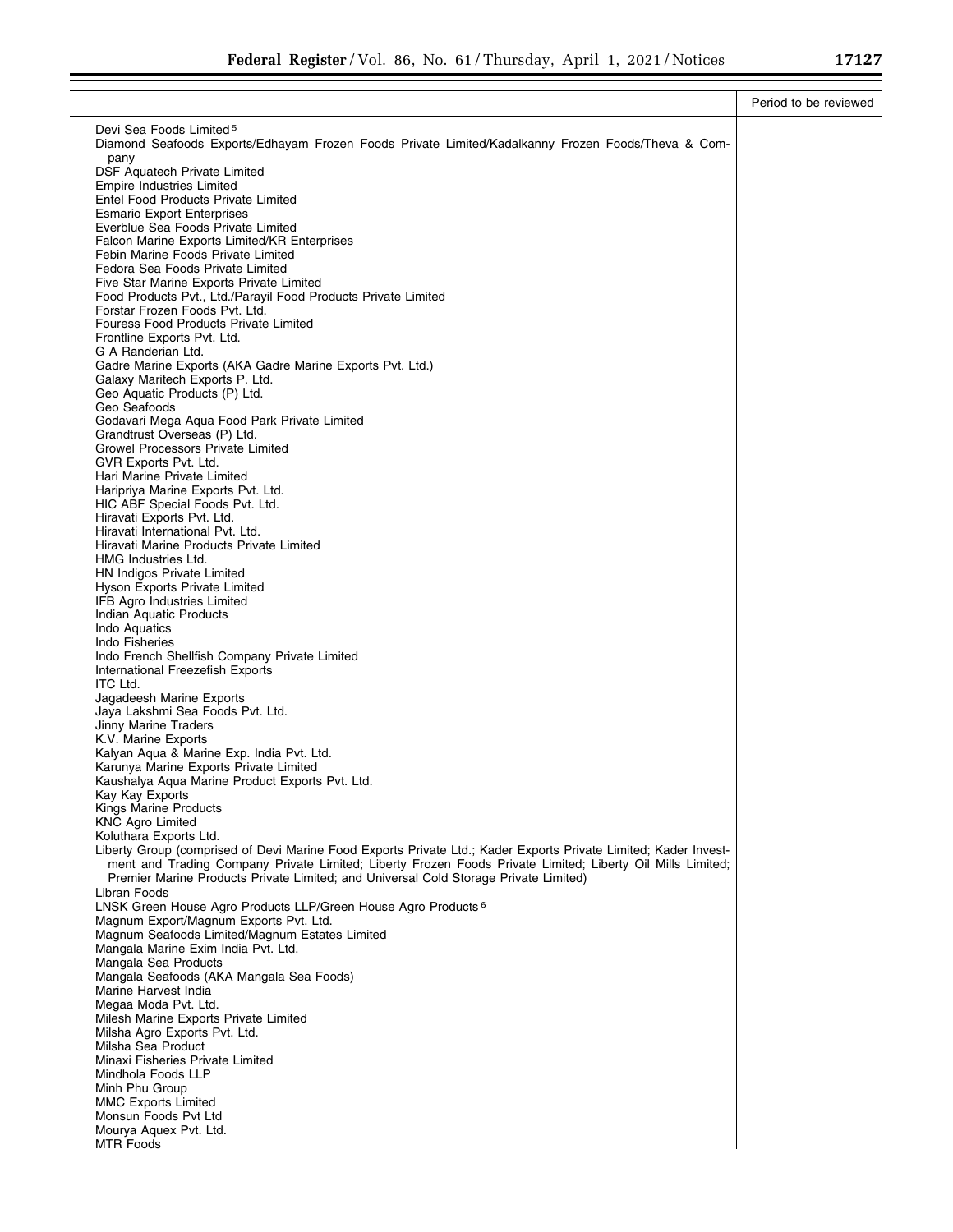|                                                                                                | Period to be reviewed |
|------------------------------------------------------------------------------------------------|-----------------------|
| Munnangi Seafoods (Pvt) Ltd.                                                                   |                       |
| Naga Hanuman Fish Packers                                                                      |                       |
| Naik Frozen Foods Private Limited<br>Naik Oceanic Exports Pvt. Ltd/Rafiq Naik Exports Pvt. Ltd |                       |
| Naik Seafoods Limited                                                                          |                       |
| NAS Fisheries Pvt. Ltd.                                                                        |                       |
| Neeli Aqua Private Limited<br>Nekkanti Mega Food Park Private Limited                          |                       |
| Nekkanti Sea Foods Limited                                                                     |                       |
| Nezami Rekha Sea Foods Private Limited                                                         |                       |
| Nila Sea Foods Exports/Nila Sea Foods Pvt. Ltd.<br>Nine Up Frozen Foods                        |                       |
| NK Marine Exports LLP                                                                          |                       |
| Nutrient Marine Foods Limited                                                                  |                       |
| Oceanic Edibles International Limited<br>Paragon Sea Foods Pvt. Ltd.                           |                       |
| <b>Paramount Seafoods</b>                                                                      |                       |
| Pasupati Aquatics Private Limited                                                              |                       |
| Penver Products (P) Ltd.<br>Pesca Marine Products Pvt., Ltd.                                   |                       |
| Pijikay International Exports P Ltd.                                                           |                       |
| Pravesh Seafood Private Limited                                                                |                       |
| <b>Premier Exports International</b><br><b>Premier Marine Foods</b>                            |                       |
| Premier Seafoods Exim (P) Ltd.                                                                 |                       |
| Raju Exports                                                                                   |                       |
| Ram's Assorted Cold Storage Ltd.<br>Raunaq Ice & Cold Storage                                  |                       |
| Razban Seafoods Ltd.                                                                           |                       |
| <b>RDR Exports</b><br>RF Exports Private Limited                                               |                       |
| Riyarchita Agro Farming Private Limited                                                        |                       |
| Royal Imports and Exports                                                                      |                       |
| <b>Royal Oceans</b><br>Royale Marine Impex Private Limited                                     |                       |
| <b>RSA Marines</b>                                                                             |                       |
| Rupsha Fish Private Limited                                                                    |                       |
| R V R Marine Products Private Limited<br>S.A. Exports                                          |                       |
| S Chanchala Combines Private Limited                                                           |                       |
| Sagar Grandhi Exports Pvt. Ltd.                                                                |                       |
| Sagar Samrat Seafoods<br>Sahada Exports                                                        |                       |
| Sai Marine Exports Pvt. Ltd.                                                                   |                       |
| Sai Sea Foods<br>Samaki Exports Private Limited                                                |                       |
| Sanchita Marine Products P Limited                                                             |                       |
| Sandhya Aqua Exports Pvt. Ltd.                                                                 |                       |
| Sandhya Marines Limited<br>Sassoondock Matsyodyog Sahakari Society Ltd.                        |                       |
| Sea Doris Marine Exports                                                                       |                       |
| Sea Foods Private Limited                                                                      |                       |
| Seagold Overseas Pvt. Ltd.<br>Sharat Industries Ltd.                                           |                       |
| Shimpo Exports Private Limited                                                                 |                       |
| Shimpo Seafoods Private Limited                                                                |                       |
| Shiva Frozen Food Exp. Pvt. Ltd.<br>Shree Datt Aquaculture Farms Pvt. Ltd.                     |                       |
| Shroff Processed Food & Cold Storage P Ltd.                                                    |                       |
| Silver Seafood                                                                                 |                       |
| Sita Marine Exports<br>Sonia Fisheries                                                         |                       |
| Southern Tropical Foods Pvt. Ltd.                                                              |                       |
| Sprint Exports Pvt. Ltd.                                                                       |                       |
| Sri Sakkthi Cold Storage<br>Srikanth International                                             |                       |
| SSF Ltd.                                                                                       |                       |
| Star Agro Marine Exports Private Limited<br>Star Organic Foods Private Limited                 |                       |
| Stellar Marine Foods Private Limited                                                           |                       |
| <b>Sterling Foods</b>                                                                          |                       |
| Summit Marine Exports Private Limited<br>Sun Agro Exim                                         |                       |
| Sunrise Seafoods India Private Limited                                                         |                       |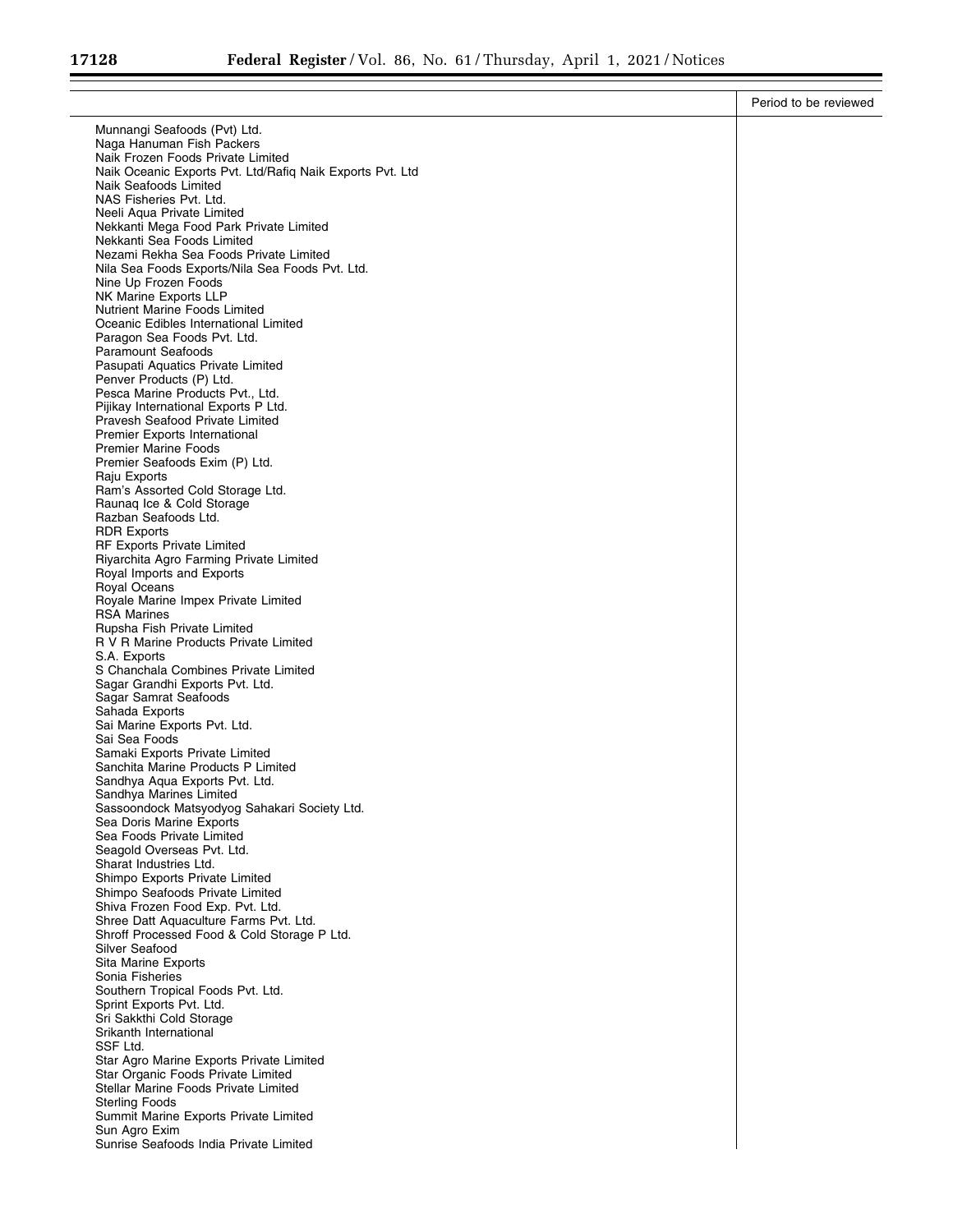|                                                                                 | Period to be reviewed |
|---------------------------------------------------------------------------------|-----------------------|
| Supran Exim Private Limited                                                     |                       |
| Suryamitra Exim Pvt. Ltd.                                                       |                       |
| Suvarna Rekha Exports Private Limited                                           |                       |
| Suvarna Rekha Marines P Ltd.                                                    |                       |
| TBR Exports Pvt. Ltd.<br>Teekay Marine P Ltd.                                   |                       |
| The Waterbase Limited                                                           |                       |
| Torry Harris Seafoods Ltd.                                                      |                       |
| Triveni Fisheries P Ltd.                                                        |                       |
| U & Company Marine Exports<br>Ulka Sea Foods Private Limited                    |                       |
| Uniroyal Marine Exports Ltd.                                                    |                       |
| Unitriveni Overseas Private Limited                                             |                       |
| V.V. Marine Products                                                            |                       |
| Vaisakhi Bio-Marine Pvt. Ltd.                                                   |                       |
| Vasai Frozen Food Co.<br>Vasista Marine                                         |                       |
| Veerabhadra Exports Private Limited                                             |                       |
| Veronica Marine Exports Private Limited                                         |                       |
| Victoria Marine & Agro Exports Ltd.                                             |                       |
| <b>Vinner Marine</b>                                                            |                       |
| Vitality Aquaculture Pvt. Ltd.<br><b>VKM Foods Private Limited</b>              |                       |
| <b>VRC Marine Foods LLP</b>                                                     |                       |
| <b>Wellcome Fisheries Limited</b>                                               |                       |
| West Coast Fine Foods (India) Private Limited                                   |                       |
| West Coast Frozen Foods Private Limited<br>Z.A. Sea Foods Pvt. Ltd.             |                       |
| Zeal Aqua Limited                                                               |                       |
|                                                                                 | 2/1/20-1/31/21        |
| Ambica Steels Limited                                                           |                       |
| Hindustan Inox Ltd.                                                             |                       |
| Laxcon Steels Limited<br><b>Precision Metals</b>                                |                       |
| Sieves Manufactures(India) Pvt. Ltd.                                            |                       |
| Venus Group                                                                     |                       |
| Venus Wire Industries Pvt. Ltd.                                                 |                       |
|                                                                                 | 2/1/20-1/31/21        |
| Filmag Italia, SpA                                                              | 2/1/20-1/31/21        |
| Mac Piping Materials Sdn. Bhd.                                                  |                       |
| Pantech Stainless & Alloy Industries Sdn. Bhd.                                  |                       |
| S.P. United Industry Sdn. Bhd.<br>Statewell Co., Ltd.                           |                       |
|                                                                                 | 2/1/20-1/31/21        |
| Electrolux Home Products Corp. N.V.                                             |                       |
| Electrolux Home Products de Mexico, S.A. de C.V.                                |                       |
|                                                                                 | 2/1/20-1/31/21        |
| E N Corporation<br><b>Enlin Steel Corporation</b>                               |                       |
| Vinox Corporation (a/k/a Vinoc Corporation)                                     |                       |
|                                                                                 | 2/1/20-1/31/21        |
| <b>BDP</b> International                                                        |                       |
| Dongkuk Steel Mill Co., Ltd.                                                    |                       |
| Hyundai Steel Company<br>Sung Jin Steel Co., Ltd.                               |                       |
|                                                                                 | 2/1/20-1/31/21        |
| AFoods                                                                          |                       |
| Amanda Seafood Co., Ltd.                                                        |                       |
| An Nguyen Investment Production and Group<br>Anh Khoa Seafood                   |                       |
| Anh Minh Quan Corp                                                              |                       |
| APT Co.                                                                         |                       |
| Asia Foodstuffs Import Export Co., Ltd.                                         |                       |
| Au Vung One Seafood                                                             |                       |
| Bien Dong Seafood Co., Ltd.<br><b>BIM Foods Joint Stock Company</b>             |                       |
| Binh Dong Fisheries Joint Stock Company                                         |                       |
| Binh Thuan Import-Export Joint Stock Company                                    |                       |
| Blue Bay Seafood Co., Ltd.                                                      |                       |
| Cadovimex II Seafood Import Export and Processing Joint Stock Company           |                       |
| Cadovimex Seafood Import-Export and Processing Joint Stock Company<br>Cadovimex |                       |
| CJ Cau Tre Foods Joint Stock Company                                            |                       |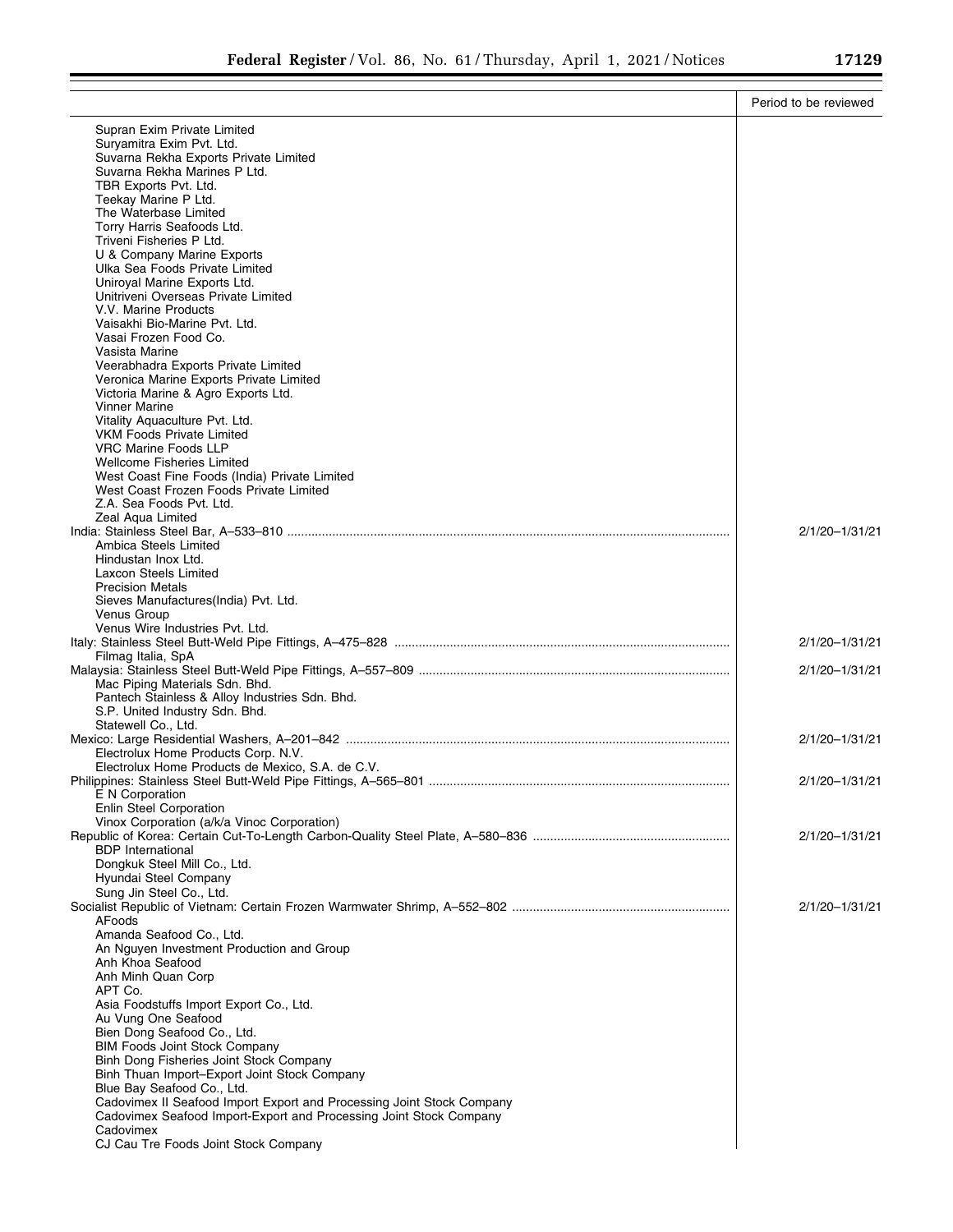|                                                                                                                                  | Period to be reviewed |
|----------------------------------------------------------------------------------------------------------------------------------|-----------------------|
| Coastal Fisheries Development Corporation                                                                                        |                       |
| <b>COFIDEC</b>                                                                                                                   |                       |
| Danang Seaproducts Import-Export Corporation<br>Dong Hai Seafood Limited Company                                                 |                       |
| Dong Phuong Seafood Co., Ltd.                                                                                                    |                       |
| Duc Cuong Seafood Trading Co., Ltd.<br>Fine Foods Company                                                                        |                       |
| FFC                                                                                                                              |                       |
| Gallant Dachan Seafood Co., Ltd.                                                                                                 |                       |
| Gallant Ocean Viet Nam Co. Ltd.<br>Go Dang Joint Stock Company                                                                   |                       |
| <b>GODACO Seafood</b>                                                                                                            |                       |
| Green Farms Seafood Joint Stock Company                                                                                          |                       |
| Hanh An Trading Service Co., Ltd<br>Hong Ngoc Seafood Co., Ltd.                                                                  |                       |
| Hung Bang Co., Ltd.                                                                                                              |                       |
| HungHau Agricultural Joint Stock Company<br>JK Fish Co., Ltd.                                                                    |                       |
| Khanh Hoa Seafoods Exporting Company                                                                                             |                       |
| KHASPEXCO<br>Long Toan Frozen Aquatic Products Joint Stock Company                                                               |                       |
| Minh Bach Seafood Company Limited                                                                                                |                       |
| Minh Cuong Seafood Import Export Processing Joint Stock Company                                                                  |                       |
| MC Seafood<br>Minh Phu Hau Giang Seafood 7                                                                                       |                       |
| Minh Phu Seafood Corporation <sup>8</sup>                                                                                        |                       |
| Minh Qui Seafood Co., Ltd. <sup>9</sup><br>Namcan Seaproducts Import Export Joint Stock Company                                  |                       |
| New Generation                                                                                                                   |                       |
| New Generation Seafood Joint Stock Company                                                                                       |                       |
| New Wind Seafood Co., Ltd<br>Ngoc Trinh Bac Lieu Seafood Co., Ltd                                                                |                       |
| Nhat Duc Co., Ltd.                                                                                                               |                       |
| Nigico Co., Ltd.<br>Phuong Nam Foodstuff Corp                                                                                    |                       |
| Quang Minh Seafood Co., Ltd                                                                                                      |                       |
| Quoc Ai Seafood Processing Import Export Co., Ltd.                                                                               |                       |
| QAIMEXCO<br>Quoc Toan Seafood Processing Factory                                                                                 |                       |
| Quoc Toan PTE                                                                                                                    |                       |
| Quy Nhon Frozen Seafoods Joint Stock<br>Safe And Fresh Aquatic Products Joint Stock Company                                      |                       |
| Safe And Fresh Co                                                                                                                |                       |
| Saigon Aquatic Product Trading Joint Stock Company                                                                               |                       |
| Saigon Food Joint Stock Company<br>SEADANANG                                                                                     |                       |
| Seafood Joint Stock Company No.4                                                                                                 |                       |
| Seafood Travel Construction Import-Export Joint Stock Company<br>Seanamico                                                       |                       |
| Seaspimex Vietnam                                                                                                                |                       |
| Seavina Joint Stock Company                                                                                                      |                       |
| Soc Trang Seafood Joint Stock Company<br><b>STAPIMEX</b>                                                                         |                       |
| South Ha Tinh Seaproducts ImportExport Joint Stock Company                                                                       |                       |
| Southern Shrimp Joint Stock Company<br>South Vina Shrimp-SVS                                                                     |                       |
| Special Aquatic Products Joint Stock Company                                                                                     |                       |
| T & P Seafood Company Limited                                                                                                    |                       |
| Tai Nguyen Seafood Co., Ltd.<br>Tan Phong Phu Seafood Co., Ltd.                                                                  |                       |
| TPP Co. Ltd.                                                                                                                     |                       |
| Tan Thanh Loi Frozen Food Co., Ltd.<br>Thai Hoa Foods Joint Stock Company                                                        |                       |
| Thai Minh Long Seafood Company LTD                                                                                               |                       |
| Thaimex                                                                                                                          |                       |
| Thanh Doan Fisheries Import-Export Joint Stock Company<br>Thanh Doan Sea Products Import & Export Processing Joint-Stock Company |                       |
| <b>THADIMEXCO</b>                                                                                                                |                       |
| Thien Phu Export Seafood<br>Thinh Hung Co., Ltd.                                                                                 |                       |
| Thong Thuan Cam Ranh Seafood Joint Stock Company                                                                                 |                       |
| T&T Cam Ranh                                                                                                                     |                       |
| Trang Corporation (Vietnam)<br>Van Duc Food Company Limited                                                                      |                       |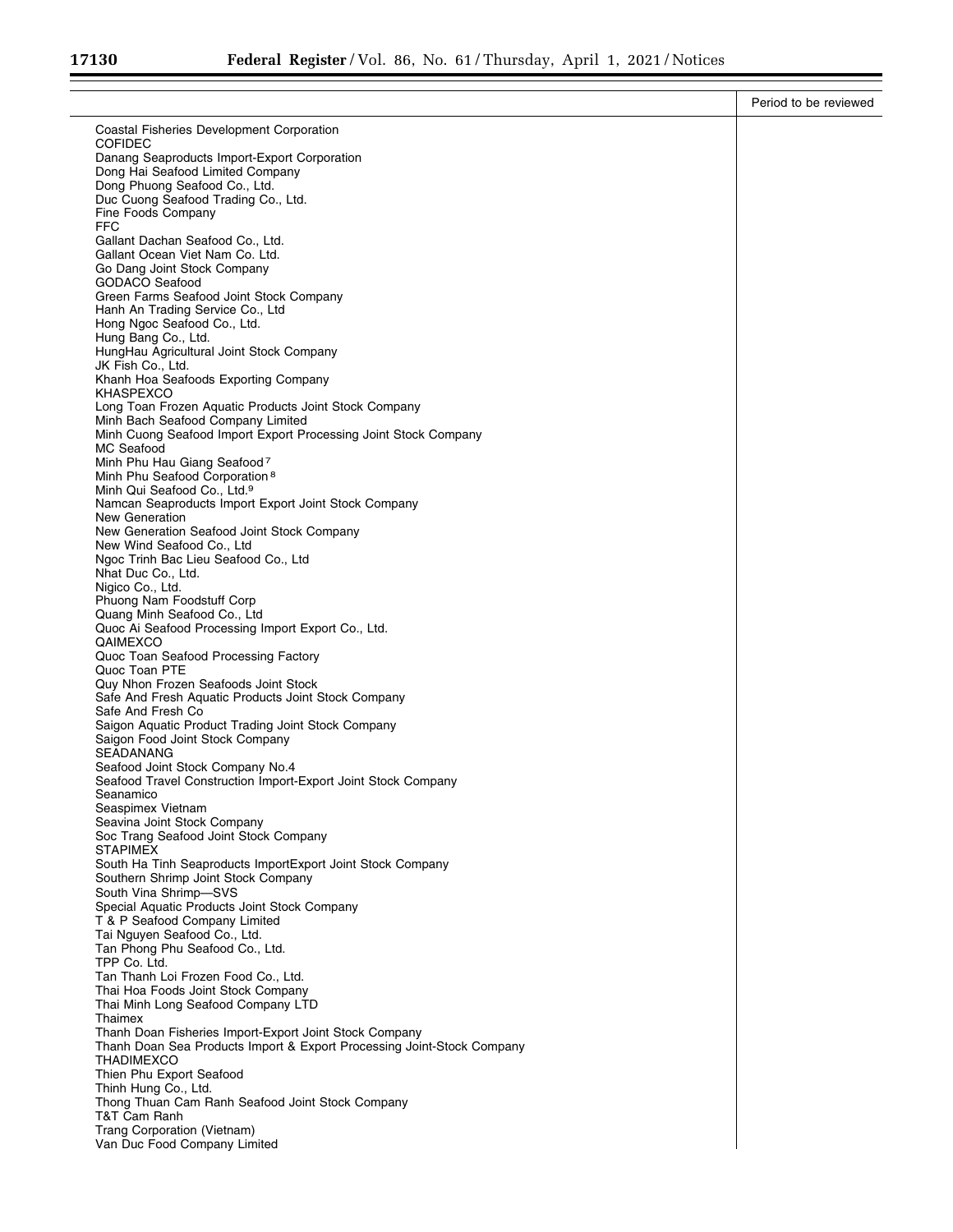|                                                                                           | Period to be reviewed |
|-------------------------------------------------------------------------------------------|-----------------------|
| Viet Phu Foods and Fish Corp.                                                             |                       |
| Viet Shrimp Corporation                                                                   |                       |
| <b>VIFAFOOD</b>                                                                           |                       |
| Vinh Hoan Corp.                                                                           |                       |
| Vinh Phat Food Joint Stock Company                                                        |                       |
| XNK Thinh Phat Processing Company                                                         | 2/1/20-1/31/21        |
| <b>AU Optronics Corporation</b>                                                           |                       |
| Baoding Jiasheng Photovoltaic Technology Co. Ltd.                                         |                       |
| Baoding Tianwei Yingli New Energy Resources Co., Ltd.                                     |                       |
| Beijing Tianneng Yingli New Energy Resources Co. Ltd.                                     |                       |
| Boviet Solar Technology Co., Ltd.<br>Canadian Solar Inc.                                  |                       |
| Canadian Solar International, Ltd.                                                        |                       |
| Canadian Solar Manufacturing (Chang shu), Inc.                                            |                       |
| Canadian Solar Manufacturing (Luoyang), Inc.                                              |                       |
| Canadian Solar Solution Inc.                                                              |                       |
| EEPV CORP.<br>E-TON Solar Tech. Co., Ltd.                                                 |                       |
| Hainan Yingli New Energy Resources Co., Ltd.                                              |                       |
| Hengshui Yingli New Energy Resources Co., Ltd.                                            |                       |
| Inventec Energy Corporation                                                               |                       |
| Inventec Solar Energy Corporation                                                         |                       |
| Kyocera Mexicana S.A. de C.V.<br>Lixian Yingli New Energy Resources Co., Ltd.             |                       |
| Ming Hwei Energy Co., Ltd.                                                                |                       |
| Motech Industries, Inc.                                                                   |                       |
| Shenzhen Yingli New Energy Resources Co., Ltd.                                            |                       |
| Sino-American Silicon Products Inc.                                                       |                       |
| Sunengine Corporation Ltd.<br>Sunrise Energy Co. Ltd.                                     |                       |
| Tianjin Yingli New Energy Resources Co., Ltd.                                             |                       |
| <b>TSEC Corporation</b>                                                                   |                       |
| United Renewable Energy Co., Ltd.                                                         |                       |
| Vina Solar Technology Co., Ltd.                                                           |                       |
| Win Win Precision Technology Co., Ltd.<br>Yingli Energy (China) Co., Ltd.                 |                       |
| Yingli Green Energy International Trading Company Limited                                 |                       |
|                                                                                           | 2/1/20-1/31/21        |
| A Foods 1991 Co., Ltd./May Ao Foods Co., Ltd. <sup>10</sup>                               |                       |
| A. Wattanachai Frozen Products Co., Ltd.<br>A.P. Frozen Foods Co., Ltd.                   |                       |
| A.S. Intermarine Foods Co., Ltd.                                                          |                       |
| Ampai Frozen Foods Co., Ltd.                                                              |                       |
| Anglo-Siam Seafoods Co., Ltd.                                                             |                       |
| Apitoon Enterprise Industry Co., Ltd.                                                     |                       |
| Asian Alliance International Co., Ltd.<br>Asian Sea Corporation Public Company Limited    |                       |
| Asian SeaFoods Coldstorage (Suratthani) Co., Limited                                      |                       |
| Asian Seafoods Coldstorage PLC                                                            |                       |
| Asian Seafoods Coldstorage Public Co. Ltd.                                                |                       |
| Asian Star Trading Co., Ltd.                                                              |                       |
| B.S.A. Food Products Co., Ltd.<br>C N Import Export Co., Ltd.                             |                       |
| C.P. Intertrade Co. Ltd.                                                                  |                       |
| Chaivaree Marine Products Co., Ltd.                                                       |                       |
| Chanthaburi Frozen Food Co., Ltd                                                          |                       |
| Chanthaburi Seafoods Co., Ltd                                                             |                       |
| Charoen Pokphand Foods Public Company Limited/CP Merchandising Co., Ltd.11<br>Chonburi LC |                       |
| Commonwealth Trading Co., Ltd.                                                            |                       |
| CPF Food Products Co., Ltd.                                                               |                       |
| Crystal Frozen Foods Co., Ltd.                                                            |                       |
| Daedong (Thailand) Co. Ltd.                                                               |                       |
| Daiei Taigen (Thailand) Co., Ltd.<br>Daiho (Thailand) Co., Ltd.                           |                       |
| Earth Food Manufacturing Co., Ltd.                                                        |                       |
| F.A.I.T. Corporation Limited                                                              |                       |
| Far East Cold Storage Co., Ltd.                                                           |                       |
| Findus (Thailand) Ltd                                                                     |                       |
| Fortune Frozen Foods (Thailand) Co., Ltd.<br>Gallant Ocean (Thailand) Co., Ltd.           |                       |
| Golden Sea Frozen Foods Co. Ltd.                                                          |                       |
| Golden Seafood International Co., Ltd.                                                    |                       |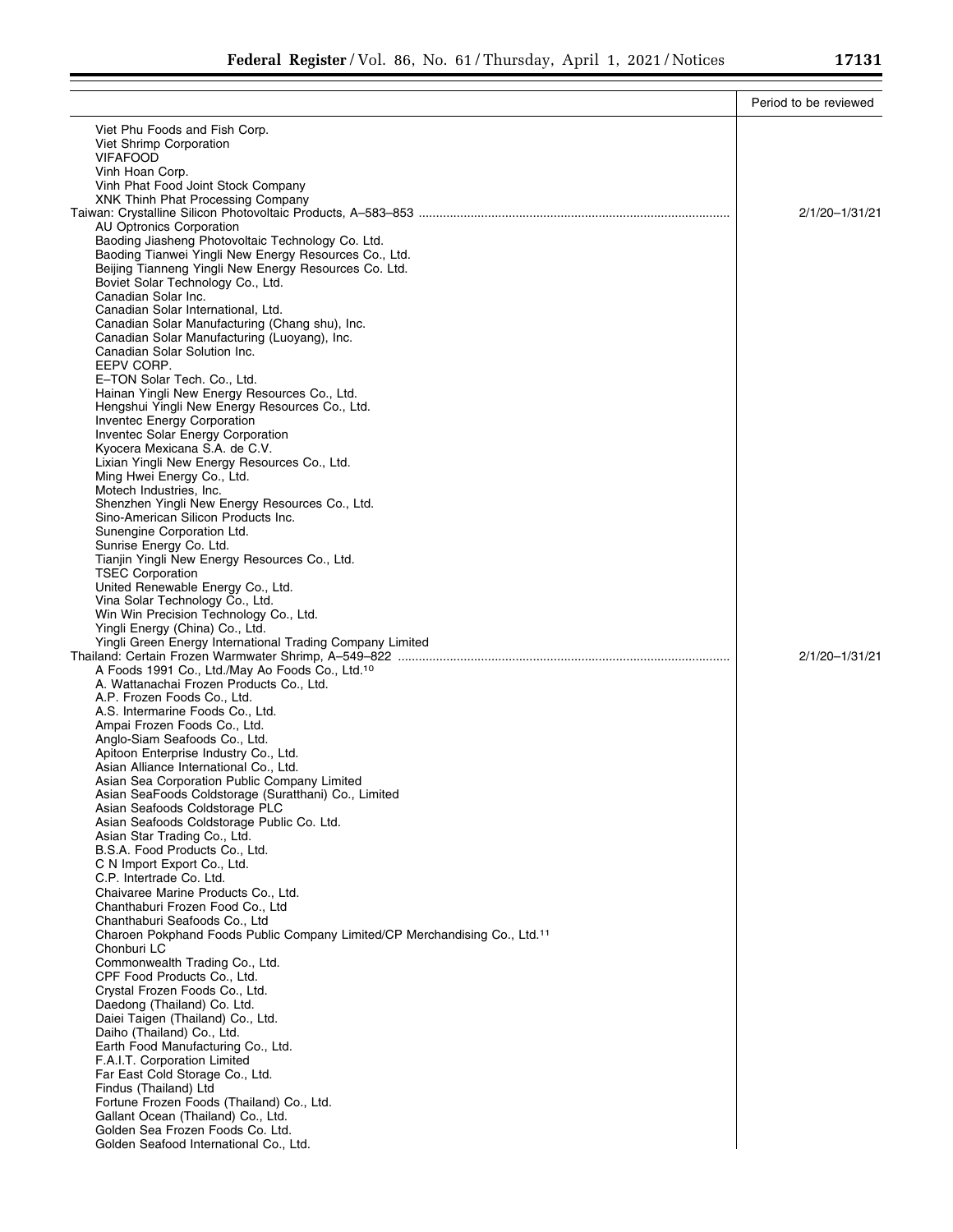|                                                                                                                                                                                                                        | Period to be reviewed |
|------------------------------------------------------------------------------------------------------------------------------------------------------------------------------------------------------------------------|-----------------------|
| Good Fortune Cold Storage Co., Ltd.                                                                                                                                                                                    |                       |
| Good Luck Product Co., Ltd.                                                                                                                                                                                            |                       |
| Grobest Frozen Foods Co., Ltd.<br>Haitai Seafood Co., Ltd.                                                                                                                                                             |                       |
| Handy International (Thailand) Co., Ltd.                                                                                                                                                                               |                       |
| Heritrade Co., Ltd.                                                                                                                                                                                                    |                       |
| HIC (Thailand) Co., Ltd.<br>I.T. Foods Industries Co., Ltd.                                                                                                                                                            |                       |
| Inter-Pacific Marine Products Co., Ltd.                                                                                                                                                                                |                       |
| Inter-Oceanic Resources Co., Ltd.                                                                                                                                                                                      |                       |
| K & U Enterprise Co., Ltd.                                                                                                                                                                                             |                       |
| Kiang Huat Sea Gull Trading Frozen Food Public Co., Ltd.<br>Kingfisher Holdings Ltd./KF Foods Ltd. <sup>12</sup>                                                                                                       |                       |
| Kitchens of The Oceans (Thailand) Company, Limited                                                                                                                                                                     |                       |
| Kongphop Frozen Foods Co., Ltd.                                                                                                                                                                                        |                       |
| Lee Heng Seafood Co., Ltd.<br>Li-Thai Frozen Foods Co., Ltd.                                                                                                                                                           |                       |
| Lucky Union Foods Co., Ltd.                                                                                                                                                                                            |                       |
| Mahachai Food Processing Co., Ltd.                                                                                                                                                                                     |                       |
| Marine Gold Products Ltd. <sup>13</sup><br>Merkur Co., Ltd.                                                                                                                                                            |                       |
| N&N Foods Co., Ltd.                                                                                                                                                                                                    |                       |
| N.R. Instant Produce Co., Ltd.                                                                                                                                                                                         |                       |
| Narong Seafood Co., Ltd.<br>Nongmon SMJ Products                                                                                                                                                                       |                       |
| Pacific Fish Processing Co., Ltd.                                                                                                                                                                                      |                       |
| Penta Impex Co., Ltd.                                                                                                                                                                                                  |                       |
| Phatthana Frozen Food Co., Ltd.<br>Phatthana Seafood Co., Ltd.                                                                                                                                                         |                       |
| Premier Frozen Products Co., Ltd.                                                                                                                                                                                      |                       |
| Royal Andaman Seafood Co., Ltd.                                                                                                                                                                                        |                       |
| S & D Marine Products Co., Ltd.                                                                                                                                                                                        |                       |
| S. Chaivaree Cold Storage Co., Ltd.<br>S. Khonkaen Food Industry Public Co., Ltd.                                                                                                                                      |                       |
| S.K. Foods (Thailand) Public Co. Limited                                                                                                                                                                               |                       |
| S2K Marine Product Co., Ltd.                                                                                                                                                                                           |                       |
| Sea Bonanza Foods Co., Ltd.<br>Sea Wealth Frozen Food Co., Ltd.                                                                                                                                                        |                       |
| Sea-Tech Intertrade Co., Ltd.                                                                                                                                                                                          |                       |
| Seafresh Industry Public Co., Ltd./Seafresh Fisheries 14                                                                                                                                                               |                       |
| <b>SEAPAC</b><br>Sethachon Co., Ltd.                                                                                                                                                                                   |                       |
| Shianlin Bangkok Co., Ltd.                                                                                                                                                                                             |                       |
| Shing-Fu Seaproducts Development Co., Ltd.                                                                                                                                                                             |                       |
| Siam Food Supply Co., Ltd.<br>Siam Intersea Co., Ltd.                                                                                                                                                                  |                       |
| Siam Marine Products Co. Ltd.                                                                                                                                                                                          |                       |
| Siam Ocean Frozen Foods Co., Ltd.                                                                                                                                                                                      |                       |
| Siamchai International Food Co., Ltd.                                                                                                                                                                                  |                       |
| Smile Heart Foods<br>SMP Food Products Co., Ltd.                                                                                                                                                                       |                       |
| Songkla Canning Public Co., Ltd.                                                                                                                                                                                       |                       |
| Southeast Asian Packaging and Canning Ltd.                                                                                                                                                                             |                       |
| Southport Seafood Co., Ltd.<br>Starfoods Industries Co., Ltd.                                                                                                                                                          |                       |
| STC Foodpak Ltd.                                                                                                                                                                                                       |                       |
| Suntechthai Intertrading Co., Ltd.                                                                                                                                                                                     |                       |
| Surapon Foods Public Co., Ltd./Surat Seafoods Public Co., Ltd. <sup>15</sup><br>Surapon Nichirei Foods Co., Ltd.                                                                                                       |                       |
| Tep Kinsho Foods Co., Ltd.                                                                                                                                                                                             |                       |
| Tey Seng Cold Storage Co., Ltd./Chaiwarut Co., Ltd. <sup>16</sup>                                                                                                                                                      |                       |
| Thai Agri Foods Public Co., Ltd.<br>Thai I Mei Frozen Food Co., Ltd.                                                                                                                                                   |                       |
| Thai Ocean Venture Co., Ltd.                                                                                                                                                                                           |                       |
| Thai Royal Frozen Food Co., Ltd.                                                                                                                                                                                       |                       |
| Thai Spring Fish Co., Ltd.                                                                                                                                                                                             |                       |
| Thai Union Group Public Co., Ltd./Thai Union Frozen Products Co., Ltd./Thai Union Seafood Co., Ltd./Pakfood<br>Public Company Limited/Asia Pacific (Thailand) Co., Ltd./Chaophraya Cold Storage Co., Ltd./Okeanos Co., |                       |
| Ltd./Okeanos Food Co., Ltd./Takzin Samut Co., Ltd. <sup>17</sup>                                                                                                                                                       |                       |
| Thai Union Manufacturing Company Limited                                                                                                                                                                               |                       |
| The Siam Union Frozen Foods Co., Ltd.<br>The Union Frozen Products Co., Ltd./Bright Sea Co., Ltd. <sup>18</sup>                                                                                                        |                       |
| Top Product Food Co., Ltd.                                                                                                                                                                                             |                       |
| Trang Seafood Products Public Co., Ltd.                                                                                                                                                                                |                       |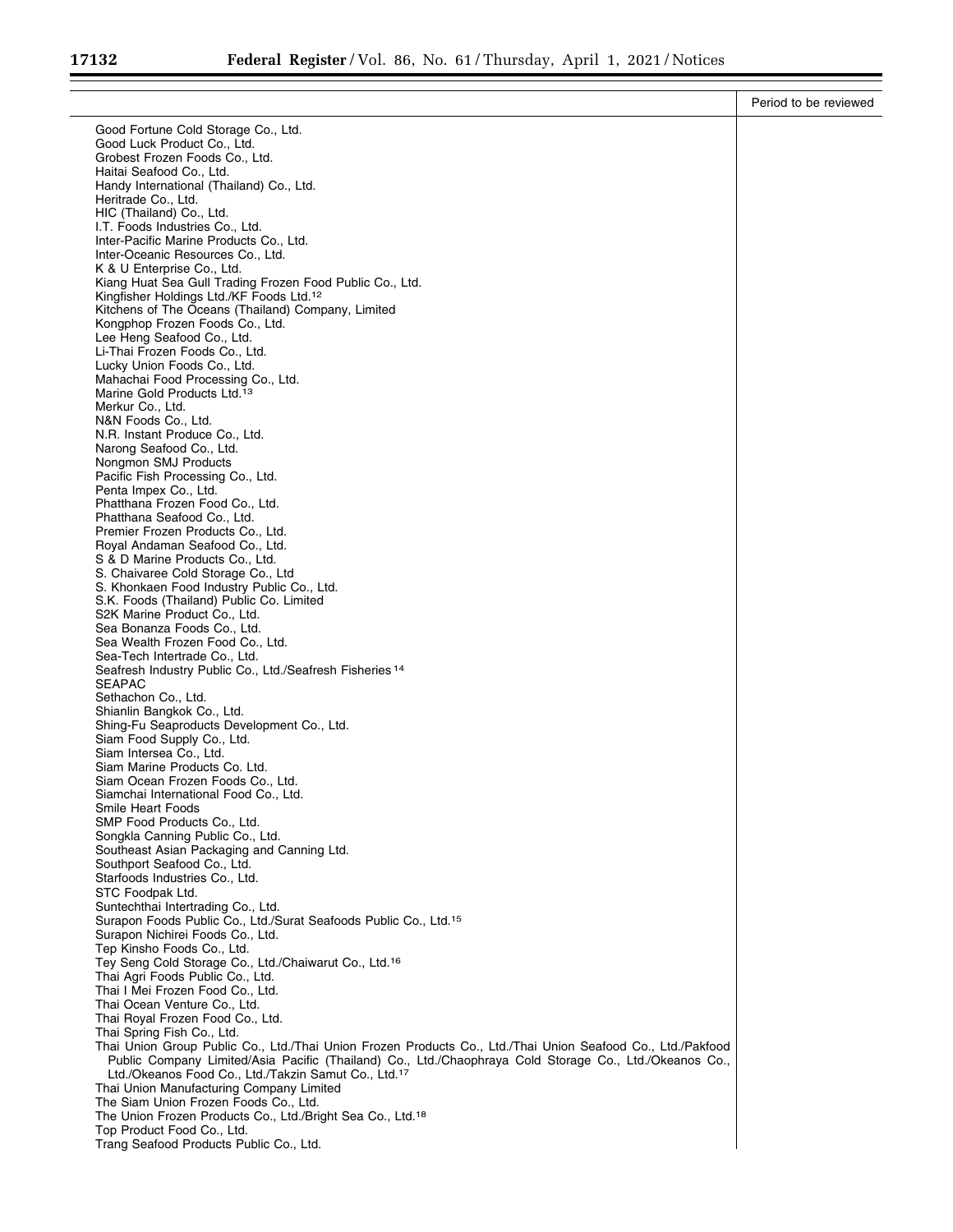÷

|                                                                                          | Period to be reviewed |
|------------------------------------------------------------------------------------------|-----------------------|
| Unicord Public Co., Ltd.                                                                 |                       |
| Xian-Ning Seafood Co., Ltd.                                                              |                       |
| Yeenin Frozen Foods Co., Ltd.                                                            |                       |
|                                                                                          | 2/1/20-1/31/21        |
| Alcha International Holdings Limited                                                     |                       |
| Jiangsu Alcha Aluminum Co., Ltd.<br>Yinbang Clad Material Co., Ltd                       |                       |
|                                                                                          | 2/1/20-1/31/21        |
| Allied Pacific Aquatic Products (Zhanjiang) Co., Ltd./Allied Pacific Food                |                       |
| (Dalian) Co., Ltd 19                                                                     |                       |
| Anhui Fuhuang Sungem Foodstuff Group Co., Ltd                                            |                       |
| Asian Seafoods (Zhanjiang) Co., Ltd.                                                     |                       |
| Beihai Anbang Seafood Co., Ltd.<br>Beihai Boston Frozen Food Co., Ltd.                   |                       |
| Beihai Tianwei Aquatic Food Co. Ltd.                                                     |                       |
| Changli Luquan Aquatic Products Co., Ltd.                                                |                       |
| Chengda Development Co Ltd.                                                              |                       |
| Dalian Beauty Seafood Company Ltd.                                                       |                       |
| Dalian Changfeng Food Co., Ltd.                                                          |                       |
| Dalian Guofu Aquatic Products and Food Co., Ltd.<br>Dalian Haiging Food Co., Ltd.        |                       |
| Dalian Hengtai Foods Co., Ltd.                                                           |                       |
| Dalian Home Sea International Trading Co., Ltd.                                          |                       |
| Dalian Philica International Trade Co., Ltd.                                             |                       |
| Dalian Philica Supply Chain Management Co., Ltd.                                         |                       |
| Dalian Rich Enterprise Group Co., Ltd.                                                   |                       |
| Dalian Shanhai Seafood Co., Ltd.<br>Dalian Sunrise Foodstuffs Co., Ltd.                  |                       |
| Dalian Taiyang Aquatic Products Co., Ltd.                                                |                       |
| Dandong Taihong Foodstuff Co., Ltd.                                                      |                       |
| Dongwei Aquatic Products (Zhangzhou) Co., Ltd.                                           |                       |
| Ferrero Food                                                                             |                       |
| Fujian Chaohui Group                                                                     |                       |
| Fujian Dongshan County Shunfa Aquatic Product Co., Ltd.<br>Fujian Dongwei Food Co., Ltd. |                       |
| Fujian Dongya Aquatic Products Co., Ltd.                                                 |                       |
| Fujian Fuding Seagull Fishing Food Co., Ltd.                                             |                       |
| Fujian Hainason Trading Co., Ltd.                                                        |                       |
| Fujian Haihun Aquatic Product Company                                                    |                       |
| Fujian Hongao Trade Development Co.                                                      |                       |
| Fujian R & J Group Ltd.<br>Fujian Rongjiang Import and Export Co., Ltd.                  |                       |
| Fujian Zhaoan Haili Aquatic Co., Ltd.                                                    |                       |
| Fuging Chaohui Aquatic Food Co., Ltd.                                                    |                       |
| Fuging Dongwei Aquatic Products Industry Co., Ltd.                                       |                       |
| Fuging Longhua Aquatic Food Co., Ltd.                                                    |                       |
| Fuging Minhua Trade Co., Ltd.                                                            |                       |
| Fuging Yihua Aquatic Food Co., Ltd.                                                      |                       |
| Gallant Ocean Group<br>Guangdong Foodstuffs Import & Export (Group) Corporation          |                       |
| Guangdong Gourmet Aquatic Products Co., Ltd.                                             |                       |
| Guangdong Jinhang Foods Co., Ltd.                                                        |                       |
| Guangdong Rainbow Aquatic Development                                                    |                       |
| Guangdong Shunxin Marine Fishery Group Co., Ltd.                                         |                       |
| Guangdong Taizhou Import & Export Trade Co., Ltd.                                        |                       |
| Guangdong Universal Aquatic Food Co. Ltd.<br>Guangdong Wanshida Holding Corp.            |                       |
| Guangdong Wanya Foods Fty. Co., Ltd.                                                     |                       |
| HaiLi Aquatic Product Co., Ltd.                                                          |                       |
| Hainan Brich Aquatic Products Co., Ltd.                                                  |                       |
| Hainan Golden Spring Foods Co., Ltd.                                                     |                       |
| Hainan Qinfu Foods Co., Ltd.                                                             |                       |
| Hainan Xintaisheng Industry Co., Ltd.<br>Huazhou Xinhai Aquatic Products Co. Ltd.        |                       |
| Kuehne Nagel Ltd. Xiamen Branch                                                          |                       |
| Leizhou Bei Bu Wan Sea Products Co., Ltd.                                                |                       |
| Longhai Gelin Foods Co., Ltd.                                                            |                       |
| Maoming Xinzhou Seafood Co., Ltd.                                                        |                       |
| New Continent Foods Co., Ltd.                                                            |                       |
| Ningbo Prolar Global Co., Ltd.                                                           |                       |
| North Seafood Group Co.<br>Pacific Andes Food Ltd.                                       |                       |
| Penglai Huiyang Foodstuff Co., Ltd.                                                      |                       |
| Penglai Yuming Foodstuff Co., Ltd.                                                       |                       |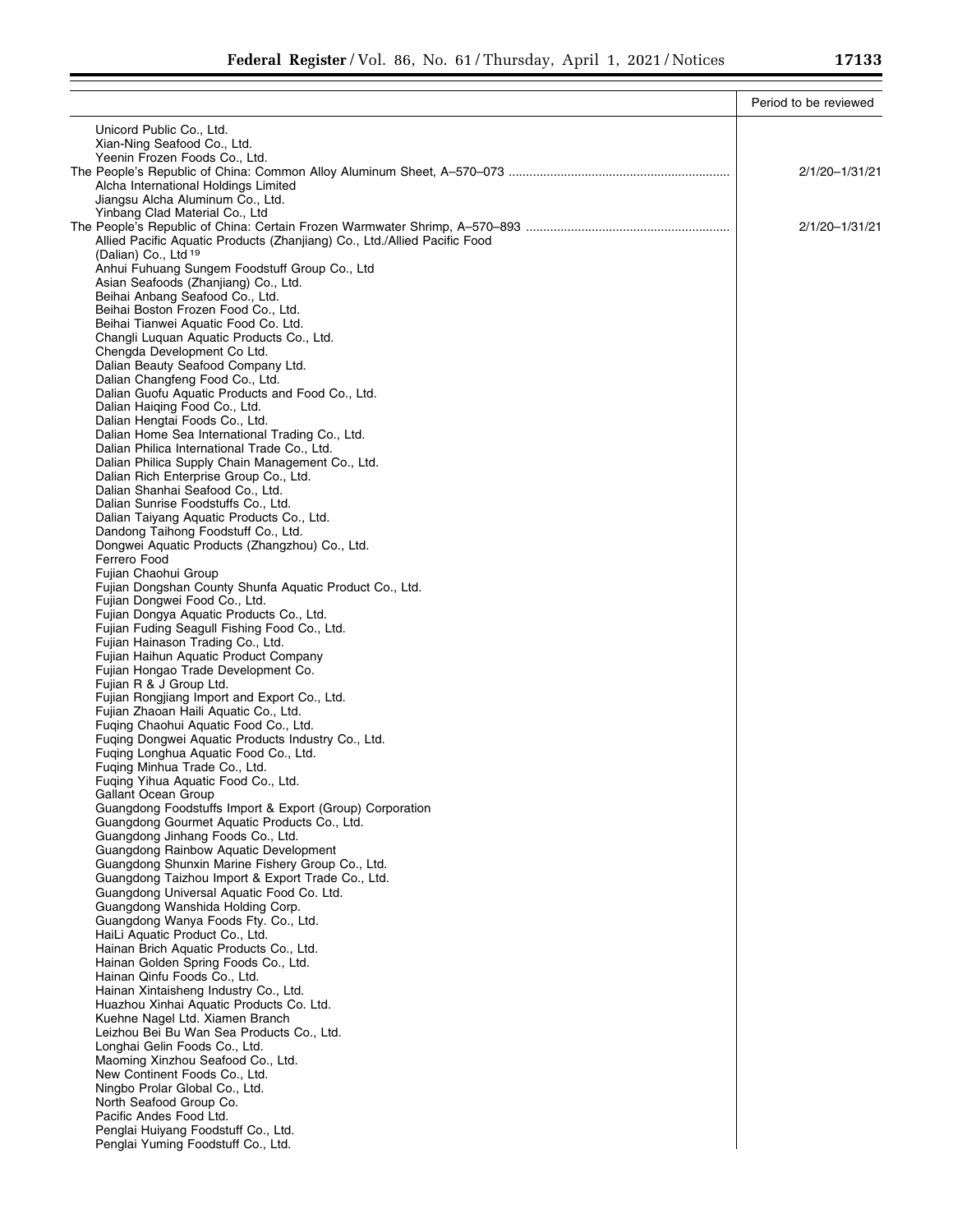|                                                                                                   | Period to be reviewed |
|---------------------------------------------------------------------------------------------------|-----------------------|
| Qingdao Fusheng Foodstuffs Co., Ltd.                                                              |                       |
| Qingdao Yihexing Foods Co., Ltd.                                                                  |                       |
| Qingdao Yize Food Co., Ltd.                                                                       |                       |
| Qingdao Zhongfu International                                                                     |                       |
| Qinhuangdao Gangwan Aquatic Products Co., Ltd.<br>Rizhao Meijia Aquatic Foodstuff Co., Ltd.       |                       |
| Rizhao Meijia Keyuan Foods Co. Ltd.                                                               |                       |
| Rizhao Rongxing Co. Ltd.                                                                          |                       |
| Rizhao Rongjin Aquatic                                                                            |                       |
| Rizhao Smart Foods Company Limited                                                                |                       |
| Rongcheng Yinhai Aquatic Product Co., Ltd.                                                        |                       |
| Rushan Chunjiangyuan Foodstuffs Co., Ltd.                                                         |                       |
| Rushan Hengbo Aquatic Products Co., Ltd.<br>Savvy Seafood Inc.                                    |                       |
| Sea Trade International Inc.                                                                      |                       |
| Shanghai Finigate Integrated                                                                      |                       |
| Shanghai Zhoulian Foods Co., Ltd.                                                                 |                       |
| Shantou Freezing Aquatic Product Foodstuffs Co.                                                   |                       |
| Shantou Haili Aquatic Product Co. Ltd.                                                            |                       |
| Shantou Haimao Foodstuff Factory Co., Ltd.<br>Shantou Jiazhou Food Industrial Co., Ltd.           |                       |
| Shantou Jintai Aquatic Product Industrial Co., Ltd.                                               |                       |
| Shantou Longsheng Aquatic Product Foodstuff Co., Ltd.                                             |                       |
| Shantou Ocean Best Seafood Corporation                                                            |                       |
| Shantou Red Garden Food Processing Co., Ltd./Shantou Red Garden Foodstuff Co., Ltd. <sup>20</sup> |                       |
| Shantou Ruiyuan Industry Co., Ltd.                                                                |                       |
| Shantou Wanya Foods Fty. Co., Ltd.<br>Shantou Yuexing Enterprise Company                          |                       |
| Shengyuan Aquatic Food Co., Ltd.                                                                  |                       |
| Suizhong Tieshan Food Co., Ltd.                                                                   |                       |
| Thai Royal Frozen Food Zhanjiang Co., Ltd.                                                        |                       |
| Tongwei Hainan Aquatic Products Co., Ltd.                                                         |                       |
| Xiamen East Ocean Foods Co., Ltd.                                                                 |                       |
| Xiamen Granda Import and Export Co., Ltd.<br>Yangjiang Dawu Aquatic Products Co., Ltd.            |                       |
| Yangjiang Guolian Seafood Co., Ltd.                                                               |                       |
| Yangjiang Haina Datong Trading Co.                                                                |                       |
| Yantai Longda Foodstuffs Co., Ltd.                                                                |                       |
| Yantai Tedfoods Co., Ltd.                                                                         |                       |
| Yantai Wei-Cheng Food Co., Ltd.                                                                   |                       |
| Yixing Magnolia Garment Co., Ltd.<br>Zhangzhou Donghao Seafoods Co., Ltd.                         |                       |
| Zhangzhou Hongwei Foods Co., Ltd.                                                                 |                       |
| Zhangzhou Xinhui Foods Co., Ltd.                                                                  |                       |
| Zhangzhou Xinwanya Aguatic Product Co., Ltd.                                                      |                       |
| Zhangzhou Yanfeng Aquatic Product & Foodstuff Co., Ltd.                                           |                       |
| Zhanjiang Evergreen Aquatic Product Science and Technology Co., Ltd.                              |                       |
| Zhanjiang Fuchang Aquatic Products Co., Ltd.<br>Zhanjiang Fuchang Aquatic Products Freezing Plant |                       |
| Zhanjiang Guolian Aquatic Products Co., Ltd. <sup>21</sup>                                        |                       |
| Zhanjiang Longwei Aquatic Products Industry Co., Ltd.                                             |                       |
| Zhanjiang Regal Integrated Marine Resources Co., Ltd. <sup>22</sup>                               |                       |
| Zhanjiang Universal Seafood Corp.                                                                 |                       |
| Zhaoan Yangli Aquatic Co., Ltd.                                                                   |                       |
| Zhejiang Evernew Seafood Co.<br>Zhejiang Xinwang Foodstuffs Co., Ltd.                             |                       |
| Zhoushan Genho Food Co., Ltd.                                                                     |                       |
| Zhoushan Green Food Co., Ltd.                                                                     |                       |
| Zhoushan Haizhou Aquatic Products                                                                 |                       |
| Zhuanghe Yongchun Marine Products                                                                 |                       |
|                                                                                                   | 1/1/20-12/31/20       |
| Celtic Co., Ltd<br>China Friend Limited                                                           |                       |
|                                                                                                   | 12/1/19-11/30/20      |
| Omni Arbor Solution Co., Ltd. <sup>24</sup>                                                       |                       |
|                                                                                                   | 2/1/20-1/31/21        |
| Giti Tire Global Trading Pte. Ltd.                                                                |                       |
| Guangrao Kaichi Trading Co., Ltd.                                                                 |                       |
| Shandong Huasheng Rubber Co., Ltd.                                                                | 2/1/20-1/31/21        |
| Comfort Coil Technology Sdn. Bhd.                                                                 |                       |
| <b>CVD Proceedings</b>                                                                            |                       |
|                                                                                                   | 1/1/20-12/31/20       |
|                                                                                                   |                       |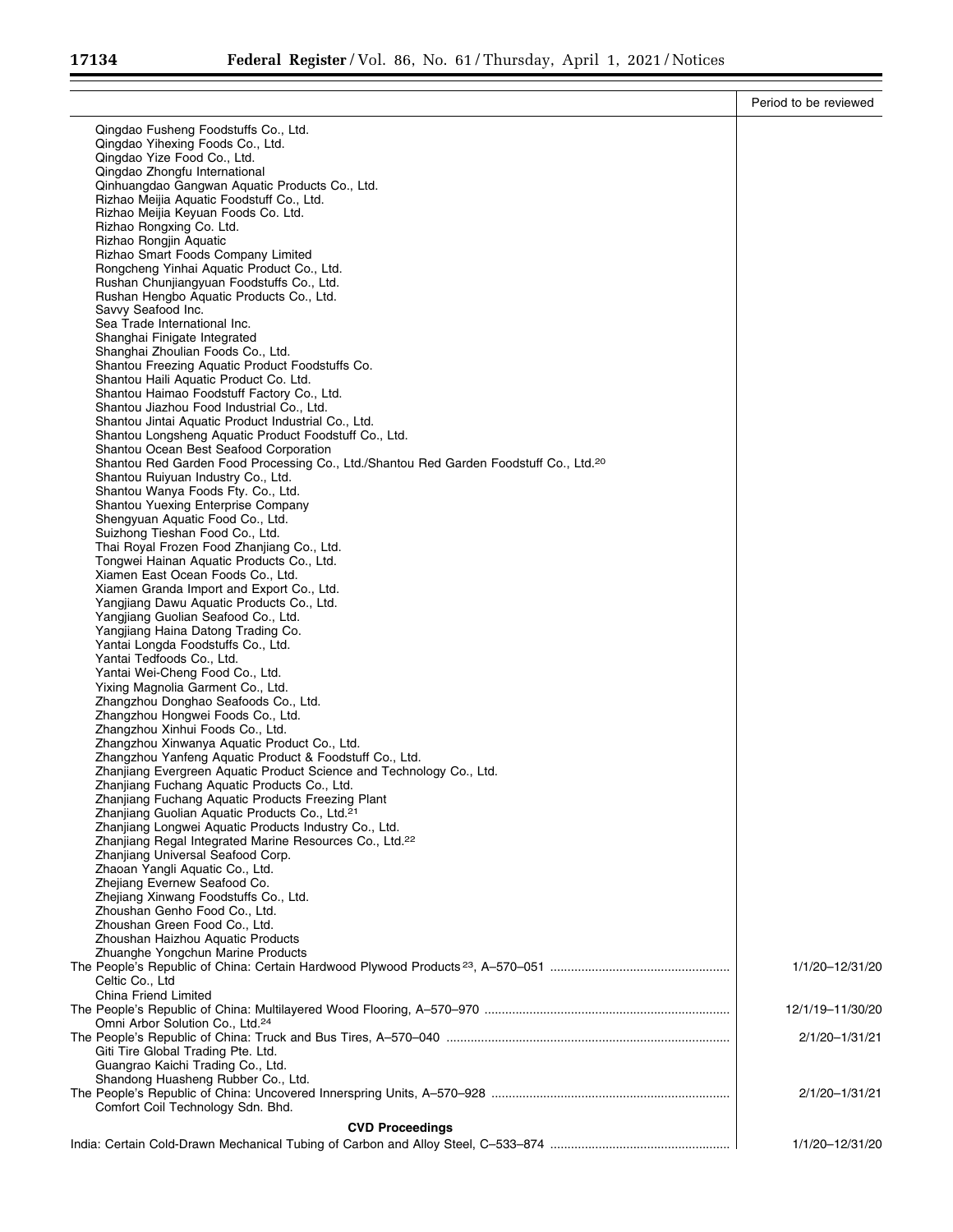|                                                                                      | Period to be reviewed |
|--------------------------------------------------------------------------------------|-----------------------|
| Goodluck India Limited <sup>25</sup>                                                 |                       |
| <b>KLT Automotive and Tubular Products Limited</b>                                   |                       |
| Metamorphosis Engitech India Private Limited                                         |                       |
| Pennar Industries Limited India                                                      |                       |
| Tube Investments of India Ltd. <sup>26</sup>                                         |                       |
|                                                                                      | 1/1/20-12/31/20       |
| <b>BDP</b> International                                                             |                       |
| Dongkuk Steel Mill Co., Ltd.                                                         |                       |
| Hyundai Steel Co., Ltd. (aka Hyundai Steel Company)                                  |                       |
| Sung Jin Steel Co., Ltd                                                              |                       |
|                                                                                      | 4/8/19-12/31/19       |
|                                                                                      | 1/1/20-12/31/20       |
| Alcha International Holdings Limited                                                 |                       |
| Jiangsu Alcha Aluminium Co., Ltd.                                                    |                       |
| Yinbang Clad Material Co., Ltd.                                                      |                       |
|                                                                                      | 1/1/20-12/31/20       |
| Chongqing Hankook Tire Co., Ltd.                                                     |                       |
| Double Coin Tyre Group (Shanghai) Imp & Exp Co., Ltd.                                |                       |
| Giti Tire (Anhui) Company Ltd.                                                       |                       |
| Giti Tire (Fujian) Company Ltd.                                                      |                       |
| Giti Tire Global Trading Pte. Ltd.                                                   |                       |
| Guangrao Kaichi Trading Co., Ltd.                                                    |                       |
| Jiangsu General Science Technology Co., Ltd.                                         |                       |
| Jiangsu Hankook Tire Co., Ltd.                                                       |                       |
| Prinx Chengshan (Shandong) Tire Company Ltd.                                         |                       |
| Qingdao Awesome International Trade Co., Ltd                                         |                       |
| Qingdao Doublestar Tire Industrial Co., Ltd.                                         |                       |
| Qingdao Fullrun Tyre Corp. Ltd                                                       |                       |
| Qingdao Ge Rui Da Rubber Co. Ltd.                                                    |                       |
| Qingdao Honghuasheng Trade Co., Ltd.                                                 |                       |
| Qingdao Kapsen Trade Co., Ltd.                                                       |                       |
| Qingdao Sunfulcess Tyre Co., Ltd.                                                    |                       |
| Shandong Habilead Rubber Co., Ltd.                                                   |                       |
| Shandong Haohua Tire Co., Ltd.                                                       |                       |
| Shandong Huasheng Rubber Co., Ltd                                                    |                       |
| Shandong Hugerubber Co., Ltd.                                                        |                       |
| Shandong Kaixuan Rubber Co., Ltd                                                     |                       |
| Shandong Qilun Rubber Co., Ltd.                                                      |                       |
| Shanghai Huayi Group Corporation Limited                                             |                       |
| Triangle Tyre Co., Ltd.<br>Weifang Shunfuchang Rubber And Plastic Products Co., Ltd. |                       |
|                                                                                      |                       |
| <b>Suspension Agreements</b>                                                         |                       |
| None.                                                                                |                       |

# **Duty Absorption Reviews**

During any administrative review covering all or part of a period falling

6 In March 2021, Commerce determined that LNSK Greenhouse Agro Products LLP is the successor-in-interest to Green House Agro Products. Therefore, we have not initiated a separate administrative review of Green House Agro Products.

7Shrimp produced and exported by Minh Phu Hau Giang Seafood were excluded from the antidumping duty order on certain frozen warmwater shrimp from Vietnam, effective July 18, 2016. *See Certain Frozen Warmwater Shrimp from the Socialist Republic of Vietnam: Notice of Implementation of Determination Under Section 129 of the Uruguay Round Agreements Act and* 

*Partial Revocation of the Antidumping Duty Order,*  81 FR 47756, 47757–47758 (July 22, 2016). Accordingly, we are initiating this administrative review for this exporter only with respect to subject<br>merchandise produced by another entity.

 $^{\rm 8}$  Shrimp produced and exported by Minh Phu Seafood Corporation were excluded from the antidumping duty order on certain frozen warmwater shrimp from Vietnam, effective July 18, 2016. *See Certain Frozen Warmwater Shrimp from the Socialist Republic of Vietnam: Notice of Implementation of Determination Under Section 129 of the Uruguay Round Agreements Act and Partial Revocation of the Antidumping Duty Order,*  81 FR 47756, 47757–47758 (July 22, 2016). Accordingly, we are initiating this administrative review for this exporter only with respect to subject merchandise produced by another entity.

9Shrimp produced and exported by Minh Qui Seafood Co., Ltd. were excluded from the antidumping duty order on certain frozen warmwater shrimp from Vietnam, effective July 18, 2016. *See Certain Frozen Warmwater Shrimp from the Socialist Republic of Vietnam: Notice of Implementation of Determination Under Section 129 of the Uruguay Round Agreements Act and Partial Revocation of the Antidumping Duty Order,*  81 FR 47756, 47757–47758 (July 22, 2016). Accordingly, we are initiating this administrative review for this exporter only with respect to subject merchandise produced by another entity.

10 In past reviews, Commerce has treated these companies as a single entity. *See Certain Frozen Warmwater Shrimp from Thailand: Final Results of Antidumping Duty Administrative Review; Final Determination of No Shipments; 2015–2016,* 82 FR 30836 (July 3, 2017) (*2015–2016 AR Final*). Absent information to the contrary, we intend to continue to treat these companies as a single entity for the purpose of this administrative review.

11 In past reviews, Commerce has treated these companies as a single entity. *See, e.g., 2015–2016 AR Final.* Absent information to the contrary, we intend to continue to treat these companies as a single entity for the purpose of this administrative review.

12 In past reviews, Commerce has treated these companies as a single entity. *See, e.g., Certain Frozen Warmwater Shrimp from Thailand: Final Results and Final Partial Rescission of Antidumping Duty Administrative Review; 2006– 2007,* 73 FR 50933 (August 29, 2008) (*2006–2007 AR Final*). Absent information to the contrary, we intend to continue to treat these companies as a single entity for the purpose of this administrative review.

13Shrimp produced and exported by Marine Gold Products Ltd. (Marine Gold) were excluded from the order effective February 1, 2012. *See Certain Frozen Warmwater Shrimp from Thailand: Final*  Continued

 $^{\rm 5}$  Shrimp produced and exported by Devi Sea Foods Limited (Devi) was excluded from the order effective February 1, 2009. *See Certain Frozen Warmwater Shrimp from India: Final Results of the Antidumping Duty Administrative Review, Partial Rescission of Review, and Notice of Revocation of Order in Part,* 75 FR 41813, 41814 (July 19, 2010). Accordingly, we are initiating this administrative review with respect to Devi only for shrimp produced in India where Devi acted as either the manufacturer or exporter (but not both).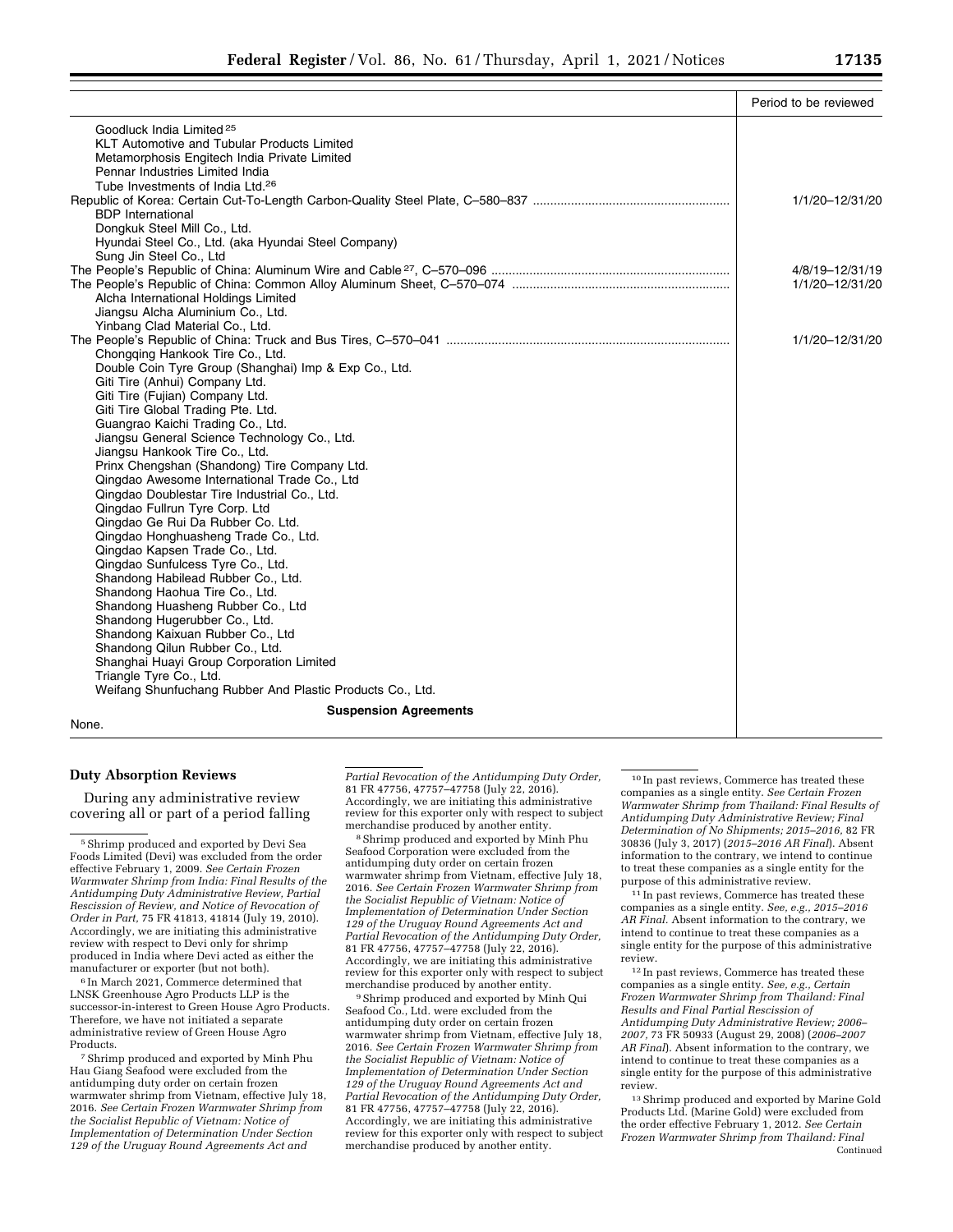*Results of Antidumping Duty Administrative Review, Partial Rescission of Review, and Revocation of the Order (in Part); 2011–2012,* 78 FR 42497 (July 16, 2013). Accordingly, we are initiating this administrative review with respect to Marine Gold only for shrimp produced in Thailand where Marine Gold acted as either the manufacturer or exporter (but not both).

14 In past reviews, Commerce has treated these companies as a single entity. *See, e.g., 2015–2016 AR Final.* Absent information to the contrary, we intend to continue to treat these companies as a single entity for the purpose of this administrative review.

15 In past reviews, Commerce has treated these companies as a single entity. *Id.* Absent information to the contrary, we intend to continue to treat these companies as a single entity for the purposes of this administrative review.

16 In past reviews, Commerce has treated these companies as a single entity. *See, e.g., 2006–2007 AR Final.* Absent information to the contrary, we intend to continue to treat these companies as a single entity for the purpose of this administrative review.

 $^{17}\!$  In past reviews, Commerce has treated these companies as a single entity. *See, e.g., 2015–2016 AR Final.* Absent information to the contrary, we intend to continue to treat these companies as a single entity for the purpose of this administrative review.

18 In past reviews, Commerce has treated these companies as a single entity. *Id.* Absent information to the contrary, we intend to continue to treat these companies as a single entity for the purpose of this administrative review.

19Allied Pacific Food (Dalian) Co., Ltd., Allied Pacific (HK) Co., Ltd., Allied Pacific Aquatic Products (Zhanjiang) Co., Ltd; and Allied Pacific Aquatic Products (Zhongshan) Co., Ltd. comprise the single entity Allied Pacific. *See Certain Frozen Warmwater Shrimp from the People's Republic of China and Diamond Sawblades and Parts Thereof from the People's Republic of China: Notice of Implementation of Determinations Under Section 129 of the Uruguay Round Agreements Act and Partial Revocation of the Antidumping Duty Orders,*  78 FR 18958, 18959 (March 28, 2013) (*China Shrimp Exclusion*). Additionally, this *Order* was revoked with respect to merchandise exported by Allied Pacific (HK) Co., Ltd., or Allied Pacific Food (Dalian) Co., Ltd., and manufactured by Allied Pacific Aquatic Products (Zhanjiang) Co., Ltd., or Allied Pacific Aquatic Products (Zhongshan) Co., Ltd., or Allied Pacific Food (Dalian) Co., Ltd. *See China Shrimp Exclusion,* 78 FR at 18959. Accordingly, we are initiating this review for these exporters only with respect to subject merchandise produced by entities other than the aforementioned producers.

20Shantou Red Garden Food Processing Co., Ltd. and Shantou Red Garden Foodstuff Co., Ltd. comprise the single entity Shantou Red Garden Foods. *See Certain Frozen Warmwater Shrimp from the People's Republic of China: Final Results of Antidumping Duty Administrative Review and Final Determination of No Shipments; 2018–2019,*  85 FR 83891 (December 23, 2020).

21This *Order* was revoked with respect to subject merchandise produced and exported by Zhanjiang Guolian Aquatic Products Co., Ltd. *See Notice of Amended Final Determination of Sales at Less Than Fair Value and Antidumping Duty Order: Certain Frozen Warmwater Shrimp from the People's Republic of China,* 70 FR 5149, 5152 (February 1, 2005). Accordingly, we are initiating this review for this exporter only with respect to subject merchandise produced by another entity.

22This *Order* was revoked with respect to subject merchandise produced and exported by Zhanjiang Regal Integrated Marine Resources Co., Ltd. *See Certain Frozen Warmwater Shrimp from the People's Republic of China: Final Results of* 

between the first and second or third and fourth anniversary of the publication of an AD order under 19 CFR 351.211 or a determination under 19 CFR 351.218(f)(4) to continue an order or suspended investigation (after sunset review), Commerce, if requested by a domestic interested party within 30 days of the date of publication of the notice of initiation of the review, will determine whether AD duties have been absorbed by an exporter or producer subject to the review if the subject merchandise is sold in the United States through an importer that is affiliated with such exporter or producer. The request must include the name(s) of the exporter or producer for which the inquiry is requested.

### **Gap Period Liquidation**

For the first administrative review of any order, there will be no assessment of antidumping or countervailing duties on entries of subject merchandise entered, or withdrawn from warehouse, for consumption during the relevant ''gap'' period of the order (*i.e.,* the period following the expiry of provisional measures and before definitive measures were put into place), if such a gap period is applicable to the POR.

# **Administrative Protective Orders and Letters of Appearance**

Interested parties must submit applications for disclosure under administrative protective orders in accordance with the procedures outlined in Commerce's regulations at 19 CFR 351.305. Those procedures apply to administrative reviews included in this notice of initiation. Parties wishing to participate in any of these administrative reviews should ensure that they meet the requirements of these procedures (*e.g.,* the filing of

23Commerce inadvertently published these two company names on a single line in the initiation notice for this administrative review and is correcting that initiation notice here. *See Initiation of Antidumping and Countervailing Duty Administrative Reviews,* 86 FR 12599, 12605 (March 4, 2021).

24Commerce inadvertently misspelled this company's name in the initiation notice that published on February 4, 2021 (86 FR 8166). 25This initiation includes Goodluck India

Limited, and its division, Good Luck Industries. 26This initiation includes Tube Investments of

India Ltd., and its division, Tube Products of India. 27 In the initiation notice that published on

February 4, 2021 (86 FR 8166) Commerce inadvertently listed the wrong period of review for the referenced case above. The correct POR is listed in this notice.

separate letters of appearance as discussed at 19 CFR 351.103(d)).

#### **Factual Information Requirements**

Commerce's regulations identify five categories of factual information in 19 CFR 351.102(b)(21), which are summarized as follows: (i) Evidence submitted in response to questionnaires; (ii) evidence submitted in support of allegations; (iii) publicly available information to value factors under 19 CFR 351.408(c) or to measure the adequacy of remuneration under 19 CFR 351.511(a)(2); (iv) evidence placed on the record by Commerce; and (v) evidence other than factual information described in (i)–(iv). These regulations require any party, when submitting factual information, to specify under which subsection of 19 CFR 351.102(b)(21) the information is being submitted and, if the information is submitted to rebut, clarify, or correct factual information already on the record, to provide an explanation identifying the information already on the record that the factual information seeks to rebut, clarify, or correct. The regulations, at 19 CFR 351.301, also provide specific time limits for such factual submissions based on the type of factual information being submitted. Please review the *Final Rule,*28 available at *[https://enforcement.trade.gov/frn/](https://enforcement.trade.gov/frn/2013/1304frn/2013-08227.txt)  [2013/1304frn/2013-08227.txt,](https://enforcement.trade.gov/frn/2013/1304frn/2013-08227.txt)* prior to submitting factual information in this segment. Note that Commerce has temporarily modified certain of its requirements for serving documents containing business proprietary information, until further notice.29

Any party submitting factual information in an AD or CVD proceeding must certify to the accuracy and completeness of that information using the formats provided at the end of the *Final Rule.*30 Commerce intends to reject factual submissions in any proceeding segments if the submitting party does not comply with applicable certification requirements.

### **Extension of Time Limits Regulation**

Parties may request an extension of time limits before a time limit

29*See Temporary Rule Modifying AD/CVD Service Requirements Due to COVID–19,* 85 FR 41363 (July 10, 2020).

30*See* section 782(b) of the Act; *see also Final Rule;* and the frequently asked questions regarding the *Final Rule,* available at *[https://](https://enforcement.trade.gov/tlei/notices/factual_info_final_rule_FAQ_07172013.pdf) [enforcement.trade.gov/tlei/notices/factual](https://enforcement.trade.gov/tlei/notices/factual_info_final_rule_FAQ_07172013.pdf)*\_*info*\_ *final*\_*rule*\_*FAQ*\_*[07172013.pdf.](https://enforcement.trade.gov/tlei/notices/factual_info_final_rule_FAQ_07172013.pdf)* 

*Administrative Review; 2011–2012,* 78 FR 56209, 56210 (September 12, 2013). Accordingly, we are initiating this review for this exporter only with respect to subject merchandise produced by another entity.

<sup>28</sup>*See Certification of Factual Information To Import Administration During Antidumping and Countervailing Duty Proceedings,* 78 FR 42678 (July 17, 2013) (*Final Rule*); *see also* the frequently asked questions regarding the *Final Rule,* available at *[https://enforcement.trade.gov/tlei/notices/factual](https://enforcement.trade.gov/tlei/notices/factual_info_final_rule_FAQ_07172013.pdf)*\_ *info*\_*final*\_*rule*\_*FAQ*\_*[07172013.pdf.](https://enforcement.trade.gov/tlei/notices/factual_info_final_rule_FAQ_07172013.pdf)*